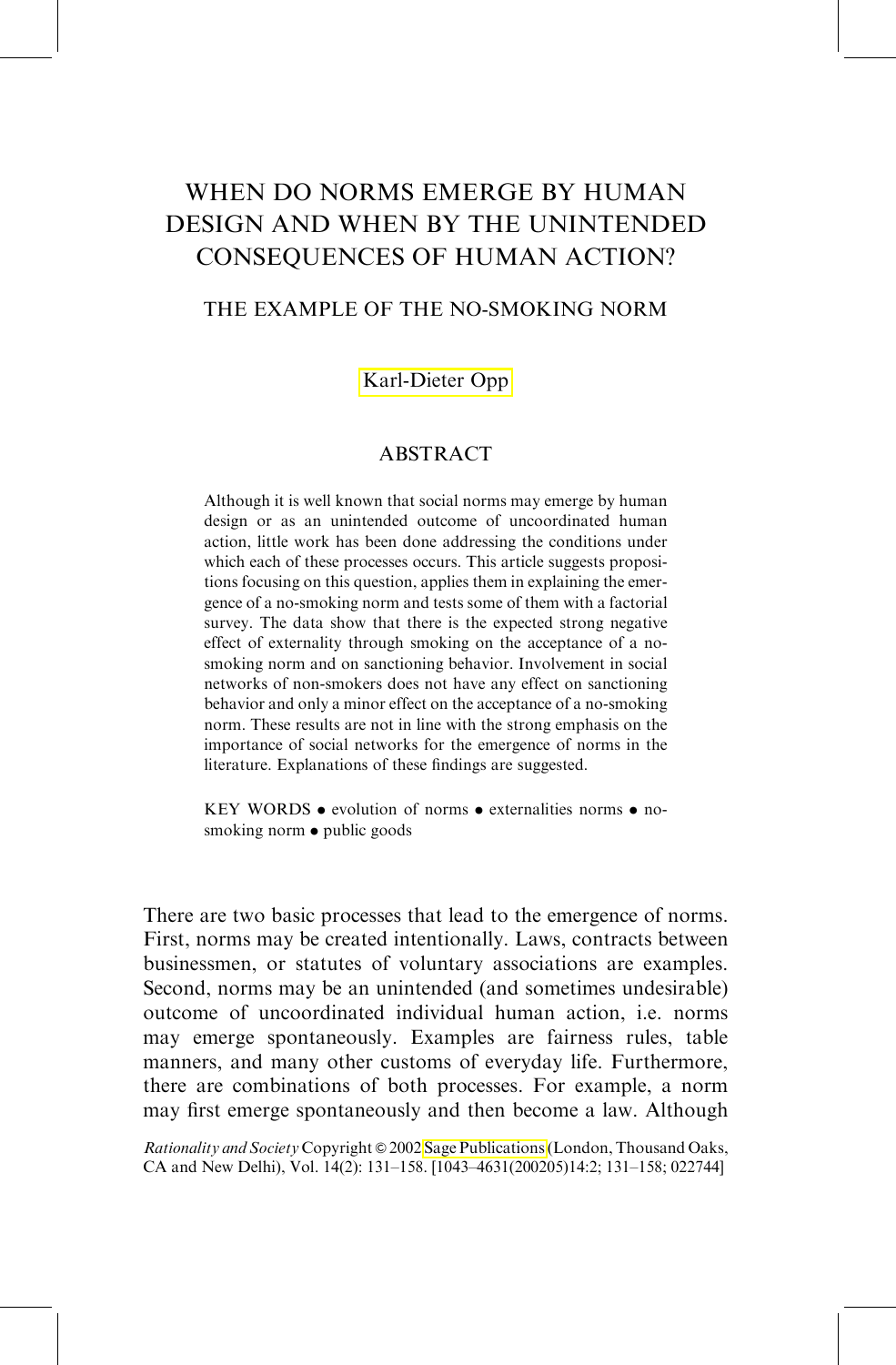there is an extensive literature on each of these types of norm emergence, the conditions under which they obtain are rarely addressed. This article focuses on this question by analyzing the example of a no-smoking norm. In the first part, some general hypotheses about the emergence of planned and unplanned norms are suggested. These hypotheses are then applied to generate propositions about the emergence of a no-smoking norm. Predictions from these propositions are tested through a survey of 366 students at the University of Leipzig focusing on a no-smoking norm.

A norm is understood as a statement that something ought or ought not to be the case.<sup>1</sup> Explaining norms means explaining the extent to which individuals  $\vec{accept}$  a norm. Further, since norms often hold under certain conditions, their *conditionality* should be explained as well. Sanctioning is treated here as a third explanandum and is not included in the definition of a norm

## **Creation of Norms as Second-Order Public Goods**

A basic idea underlying many explanations of norms is that norms are created intentionally if they are regarded as instrumental for the goals of a group.<sup>2</sup> Put more technically, norms are secondorder public goods that promote the provision of other first-order public goods.<sup>3</sup> For example, less pollution in a neighborhood through burning leaves (the first-order public good) may be achieved by creating a norm that leaves must be composted (the second-order public good). In this case, pollution is a negative externality,<sup>4</sup> which is often regarded as a central condition for the emergence of norms.<sup>5</sup>

In order to explain the provision of a public good, the theory of collective action can be applied (Olson 1965; see also Hardin 1982, Sandler 1992): individuals will contribute to the provision of a public good and, thus, also to the establishment of a norm, if, among other things, their contribution matters. In a large group, the impact of a single individual is negligible and individuals will usually not act to bring about the public good unless there are selective incentives. These are benefits or costs that obtain only if individuals contribute or abstain. Positive selective incentives that promote norm emergence are often provided by social networks.<sup>6</sup> This is plausible in particular if norms are established by joint action. Thus a prediction is that integration in social networks abets the emergence of norms.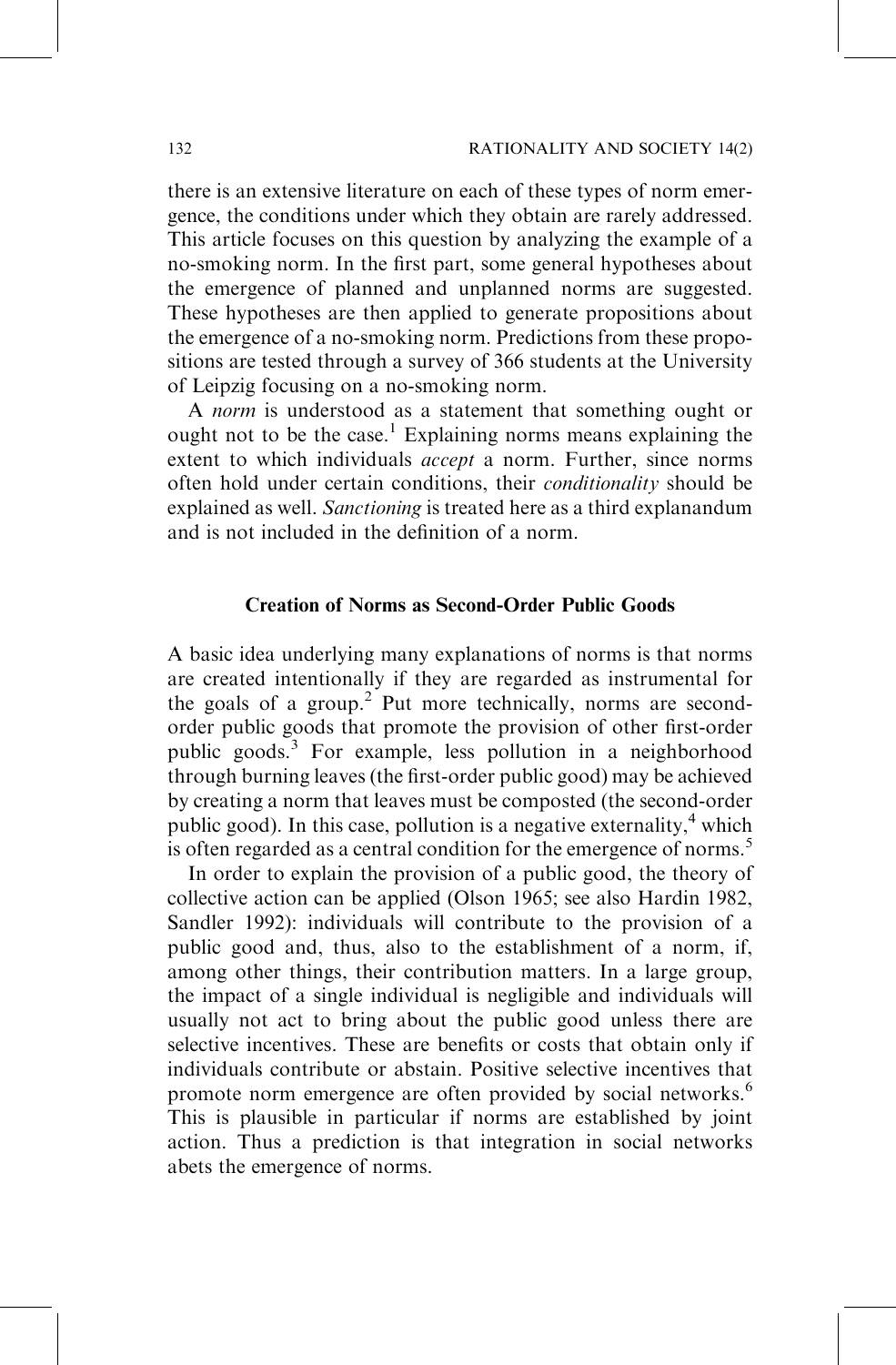Two questions arise when applying this theory to explain the emergence of norms. (1) What is a 'contribution' to the establishment (and maintenance) of a norm? Norm-generating collective action may consist of participating in groups that put pressure on the government to pass a law or stage campaigns that advertise the acceptance of a norm. Individual sanctioning may be a contribution if the individual intends by her or his sanctioning to contribute to the establishment (or maintenance) of a norm (i.e. to the provision of a second-order public good). (2) The theory of collective action explains when people *contribute* to create a norm but not when a norm is *accepted* or *internalized*.<sup>7</sup> With regard to a public good such as a clean environment the provision of a public good is, by definition, a function of the number of people who do not pollute. In explaining norms, however, contributions such as sanctioning do not by definition lead to the norm's acceptance. An empirical assumption must be made that acceptance of a norm is *empirically* a function of the extent of individual contributions. This assumption will be discussed later.

## Norms as Unintended Consequences of Human Action

In this section, I focus on a particular mechanism that leads to the spontaneous emergence of norms.<sup>8</sup> I choose the emergence of a no-smoking norm as an example. This is a *disjoint norm* (Coleman 1990: 247) in which the beneficiaries (non-smokers) and targets (smokers) are different, i.e. there are opposing interests. The mechanism applies in situations of the following type:

- (1) There are externalities in interaction situations.
- (2) Those affected by the externalities do not intend to create a general norm that reduces the externalities, but only wish to reduce the externality in the interaction situation.
- (3) Individuals are able to control the externality at low costs.

For example, being exposed to smokers is an externality for many non-smokers. If non-smokers sanction smokers, non-smokers usually do not wish to contribute to the emergence of a general no-smoking norm but simply do not want to be exposed to smoke. Non-smokers may control the externality by choosing the 'exit' option and changing places or by 'voice', such as asking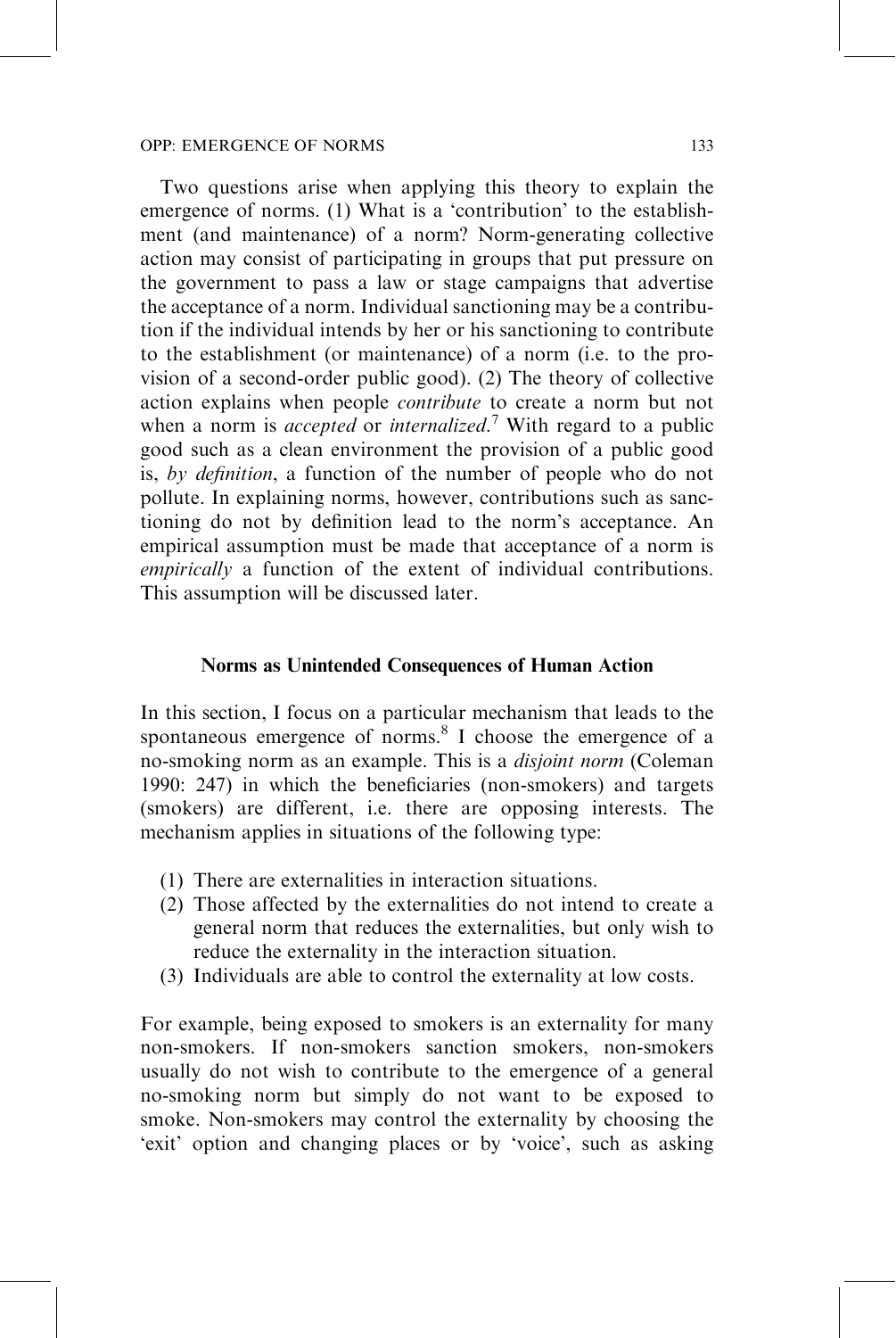the smoker to refrain from smoking or expressing anger for the annovance.

In this situation, a non-smoker P will have a *preference* that the smoker O will stop smoking. This is to be distinguished from a *regulatory interest* (see Heckathorn 1991: 35–6) or a demand for a norm that O *ought not to smoke* in the presence of P. P may not like O to smoke because P is allergic, but P may not think that O is obliged not to smoke in his presence. Similarly, P's punishment (such as reducing private contacts with O) may only convey the message that the punisher does not like the punished behavior; or punishment may be accompanied by *normative demands* that O *ought not to smoke in P's presence.* 

When is there a regulatory interest and when are punishments combined with a normative message? I hypothesize: the stronger the externality, the more likely it elicits a regulatory interest.

A norm is likely to emerge if those who cause externalities are not just confronted with polite requests but with punishments *and* normative demands. Assume that smokers are frequently sanctioned when they smoke in the presence of non-smokers. The consequence will be that smokers will less frequently smoke in the presence of non-smokers. This does not yet mean that a no-smoking norm has emerged – there has only been a behavioral change. A norm exists only if smokers *accept* a statement that smokers (including O) should not smoke in the presence of non-smokers.

If sanctions are frequent, and if the costs of being sanctioned are relatively high, smokers will not just change their behavior, they will further acquire a negative attitude toward smoking. If punishment has a normative component it is also likely that a positive attitude toward a norm will develop. In other words, a no-smoking norm will be accepted or internalized.<sup>9</sup> The norm is thus a by-product of individual action that aims at achieving private goals.<sup>10</sup>

Social networks are probably less important in situations where norms emerge spontaneously than in situations where norms are created by the members of a group. (1) In the former situation, there is often or mostly a dyadic anonymous interaction of a smoker and a non-smoker. Thus, the interdependencies in social networks that increase the sanctioning potential of the members are largely absent. (2) Sanctioning smokers is not a 'heroic' action. Therefore the sanctioning of smokers will rarely be a topic in conversations, and informal rewards for reported sanctioning behavior will be rare.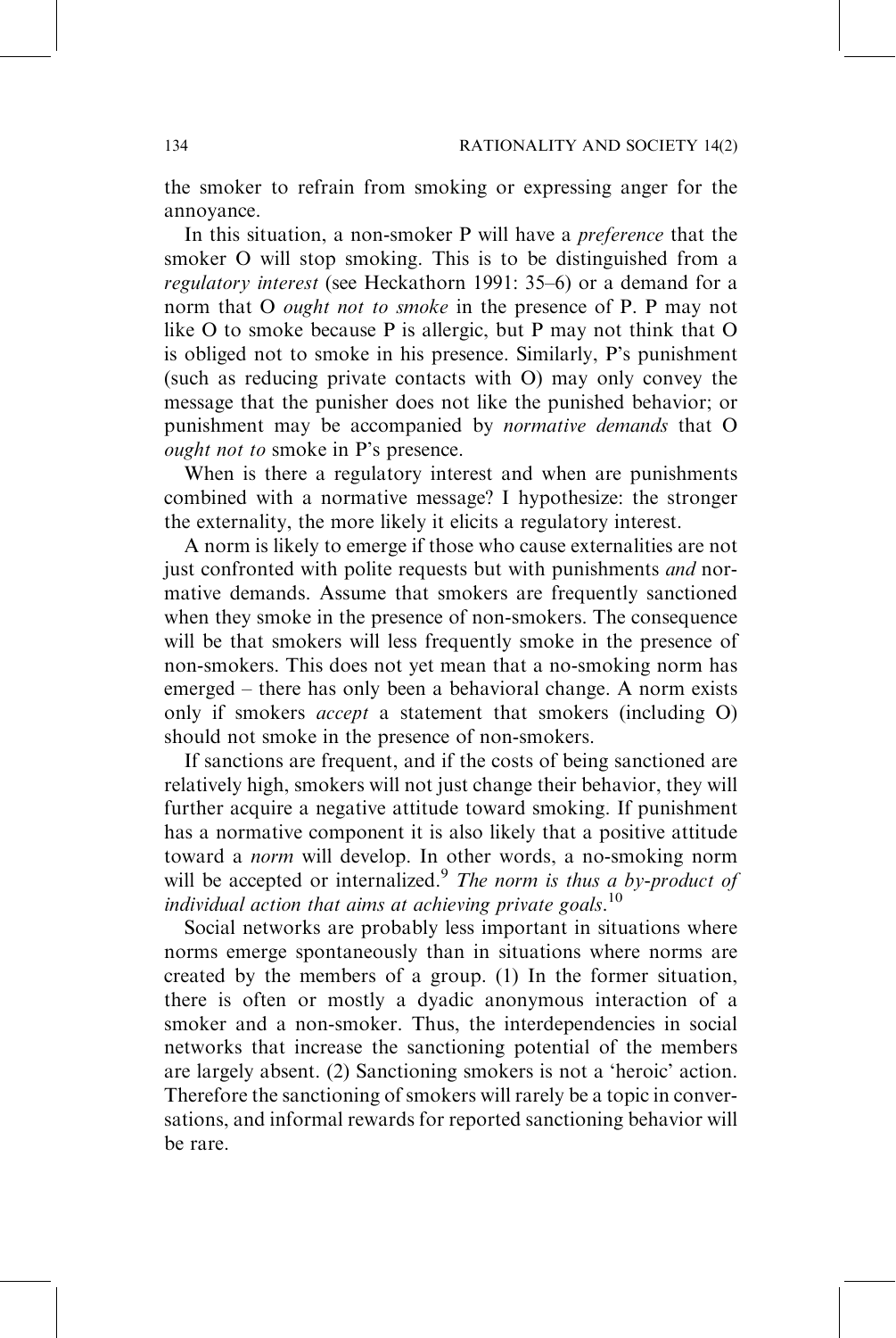The literature on social norms treats social networks as an exogenous variable. In the smoking example, however, those for whom exposure to smokers is a high cost will not join or remain in networks that consist mainly of smokers. Non-smokers and smokers will thus be members of different networks.

When smokers are sanctioned fairly frequently, discrimination learning takes place: $\frac{11}{11}$  smokers are punished in certain situations and not in others. When they enter situations in which a type of behavior has been punished in the past it is likely that the punished behavior will be enacted less frequently. When discrimination learning takes place, *cognitive* expectations will form as well: the smoker will store the situations in which smoking has been punished in memory and will expect punishment in similar situations. The sanctioning process thus engenders a *conditional* norm: smoking is allowed in certain situations and not in others. These conditions may be very complex and subtle. I surmise that planned norms are much cruder than norms that originate in a process of discrimination learning.

This argument yields the following prediction with regard to the conditionality of norms: it is likely that norms hold in situations in which the costs of performing a certain type of behavior are high. This proposition is discussed in more detail later.

# When Are Norms Planned and When Do They Emerge Spontaneously?

The previous theoretical analysis yields three predictions with regard to the emergence of planned or unplanned norms:

- (1) A norm is *created intentionally* if the incentives to provide a public good are strong and the incentives for private action are weak.
- (2) A norm arises *spontaneously* if the incentives to provide a public good are weak and the incentives for private action are strong.
- (3) Both processes arise if both types of incentive are strong.

Workplaces where some employees smoke might be a situation where collective action is staged to create a no-smoking norm: non-smokers may form a coalition and put pressure on the smokers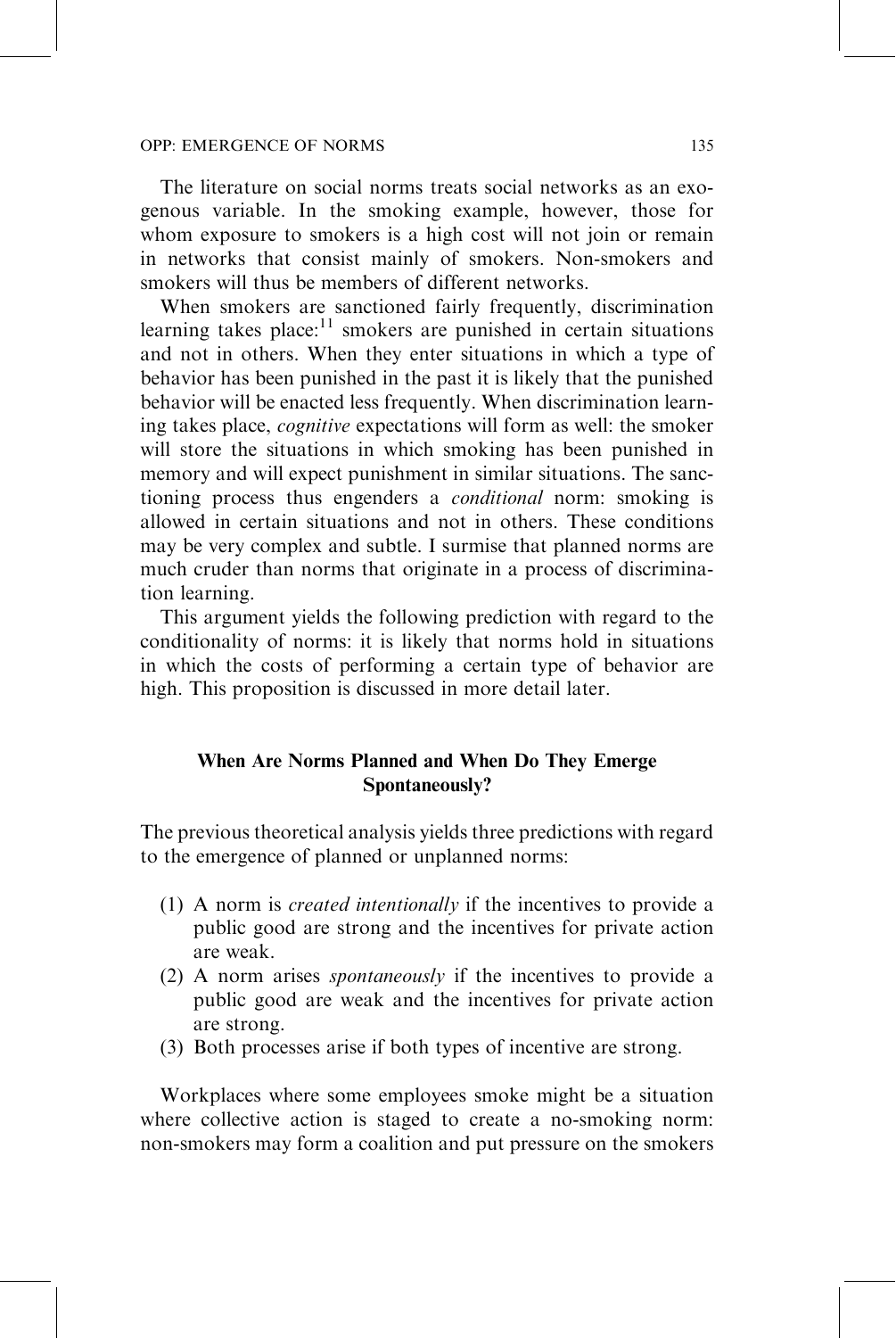or on the management to stop or regulate smoking. In this situation, individual sanctioning at low cost may not be possible, especially if the number of smokers in a room is large. On a larger scale, there have been and are anti-smoking movements in various countries (see e.g. Hilton 2000: Ch. 3). I do not know of any work analyzing the formation of those movements from the perspective of the theory of collective action. But, especially in countries in which there are strong concerns for health and against all kinds of drugs, one can easily imagine that there are plenty of selective incentives for political entrepreneurs, such as public attention or a career in various organizations, when they initiate collective action for antismoking laws.

The processes of the emergence of planned and unplanned norms are related. Assume that a norm has emerged by private action. Those who accept this norm – which henceforth will be called an *informal norm*  $-$  to a great extent will also demand that a law be enacted. Thus, a specific regulatory interest for interaction situations is extended to a demand for a general norm. I call this the *generalization* proposition.

## **Predictions to Be Tested**

In this section, some predictions are made based on the previous theoretical argument and then tested empirically.

For a no-smoking norm to emerge or exist a condition is that smoking is regarded as an externality at least by non-smokers. This prediction should hold regardless of whether the norm emerges by human design or spontaneously. If, as already mentioned, a nosmoking norm is a disjoint norm it is to be expected that nonsmokers regard smoking as a more severe externality than smokers. It is thus assumed:

*Proposition 1.* (a) Smoking is in general an externality for nonsmokers, and (b) the externality is lower for smokers than for nonsmokers.

The assumption of the standard theory of collective action that people will not act to create a norm in a large group implies that there will be no sanctioning behavior. The reason is that a second-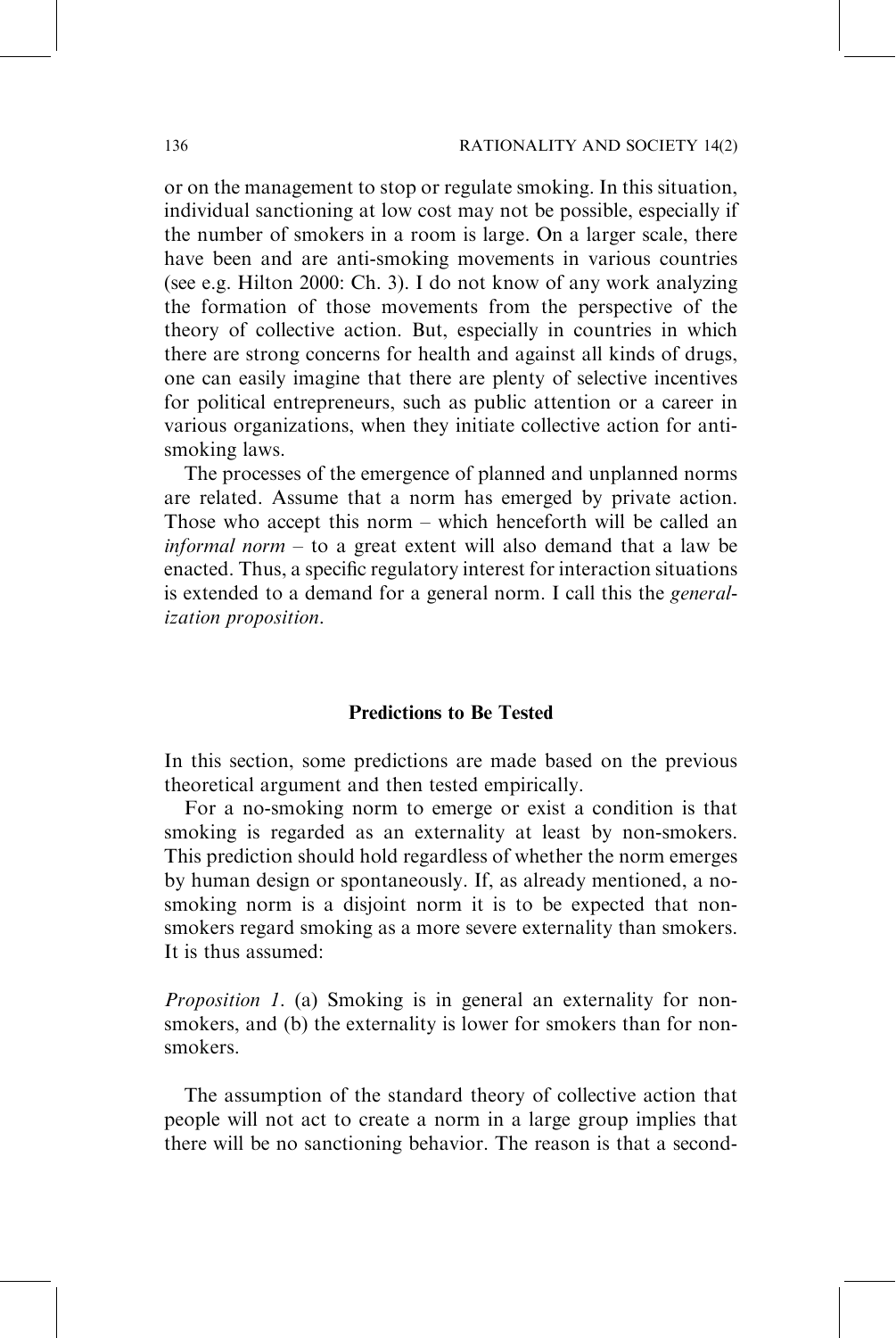## OPP<sup>.</sup> EMERGENCE OF NORMS

order free-rider problem exists for sanctioning behavior as well see the references in note 3. If, however, a no-smoking norm is a by-product of private action the prediction is that sanctioning is significantly greater than zero. Furthermore, since a no-smoking norm is a disjoint norm, there should be significant differences in sanctioning behavior between non-smokers and smokers. Thus:

*Proposition 2. (a)* The sanctioning of smokers by non-smokers is significantly different from zero; (b) non-smokers sanction more frequently than smokers.

In contrast to proposition 2b, it is not implausible that smokers do not want to be exposed to other smokers either and, thus, also sanction people who smoke in their presence. However, it is more plausible that in general smokers are less frequently disturbed by other smokers than non-smokers

How can the conditionality of a no-smoking norm be explained? If norms that emerge spontaneously are learned in a process of discrimination learning a behavior is punished (or rewarded) in certain types of situations and not in others. This holds for a no-smoking norm as well:

Proposition 3. A no-smoking norm holds in situations in which smoking is regarded as relatively costly. These are situations in which smoking is a strong externality or in which negative sanctions are expected if somebody smokes.

Let us apply this proposition to two situations. (1) Smoking will be regarded as prohibited in a *restaurant* if, among other things, the owner of the restaurant prohibits smoking. A person who smokes in this situation will expect to incur a cost when she or he smokes. Furthermore, a large number of smokers in the restaurant indicates that a person who enters the restaurant will not be faced with sanctions and generates a low marginal externality when she or he smokes. In this situation smoking will therefore be regarded as allowed. (2) The predictions are similar for a *student party*. If there is some indication that the hosts are against smoking, people will regard smoking as not allowed because they will expect negative reactions of the hosts and others; if a large number of people smoke at the party, this indicates that an additional smoker will only bring about low externalities and will not be faced with sanctions.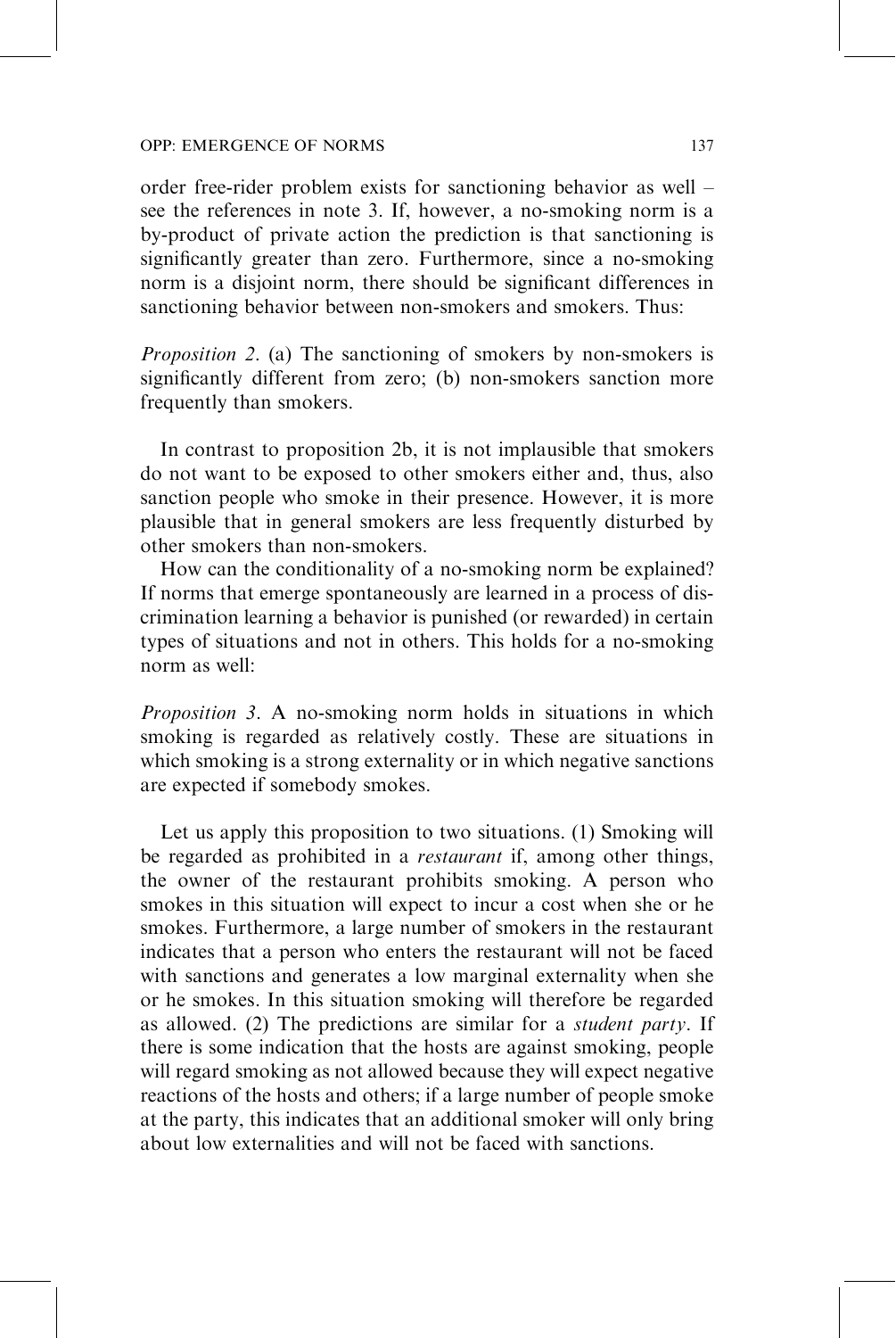There might be alternative hypotheses that are inconsistent with the previous proposition. For example, people might think that a person should be allowed to smoke when she or he is highly addicted such that not smoking is rather painful. Thus, a no-smoking sign is irrelevant. We will test empirically what propositions are correct.

Would the predictions also hold when a no-smoking norm is introduced in a process of collective action? Such a norm would be fairly crude. A no-smoking law would hardly state that smoking is prohibited if it is likely from the perspective of a guest that a host does not like smoking. Instead, no-smoking laws specify the situations when smoking is prohibited in a clear way – an example is a smoking ban in public buildings. Thus, when a no-smoking norm holds in the situations described above, this indicates that a nosmoking norm emerged in a spontaneous process.

In the remainder of this section, a causal model is specified based on the previous theoretical argument (see Figure 1) – specifying conditions for the acceptance of a no-smoking norm and for the sanctioning of smokers.

It was noted that those for whom the externality through smoking is strong have an interest in the emergence of a no-smoking norm when they interact with smokers. There will thus be a positive effect of this externality on the acceptance of an informal nosmoking norm. Furthermore, involvement in social networks with friends who do not smoke reinforces the acceptance of an informal no-smoking norm. However, as already stated, the latter effect is fairly small.



Figure 1. A causal model to explain the emergence of non-smoking norms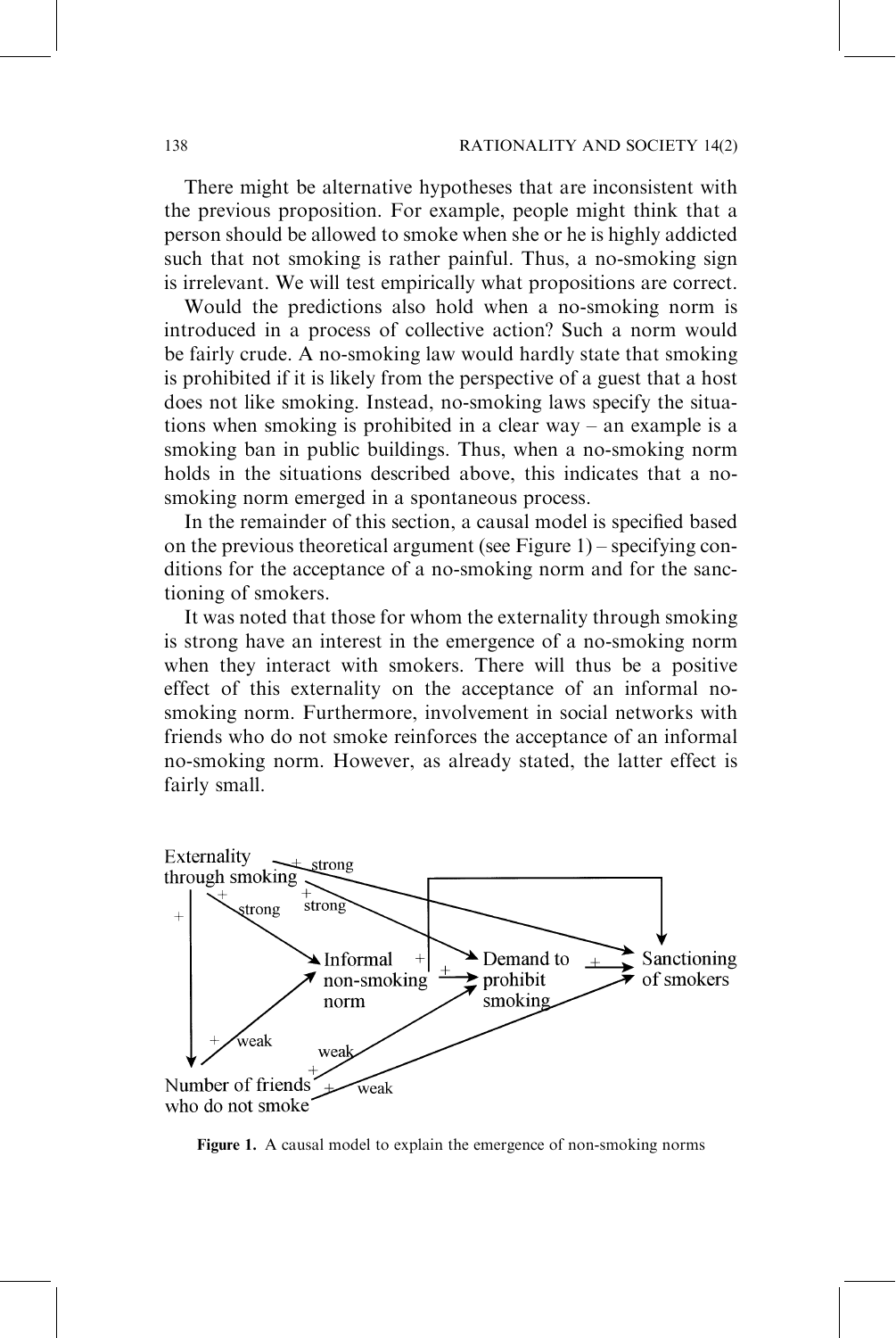It was mentioned that individuals for whom an externality is strong will not join or remain in social networks that consist of those who produce the externality. Thus the prediction is that individuals who regard smoking as a strong externality will be members of networks with friends who are non-smokers.

An alternative proposition is that a non-smoker whose friends are mostly smokers will not break off the relationship but will develop a more positive attitude toward smoking. This might be a dissonance effect: the negative attitude toward smoking and membership in networks with many friends who are smokers leads to psychic tensions. One possibility for resolving these tensions is to value smoking more positively and smoke more. However, changing the attitude toward smoking requires an extensive restructuring of other attitudes and cognitive beliefs. These beliefs include views about the danger of active or passive smoking; changes of attitudes would include acquiring a positive evaluation of enjoying drugs and a change in valuing the importance of being in good health. Such a psychic restructuring will probably be more costly than reducing interactions or not entering interactions with smokers. Both propositions imply a positive correlation of the externality through smoking and the number of friends who do not smoke (see Figure 1). Since we use cross-sectional data, further research is needed to examine the direction of causality.

The general demand to prohibit smoking first depends on the extent to which an informal no-smoking norm is accepted (see the generalization proposition). When a strong externality and involvement in no-smoking networks affect the acceptance of an informal no-smoking norm, it is to be expected that these factors also have a positive influence on the general demand to prohibit smoking.

The proposition that a norm evolves spontaneously if, among other things, people are able to reduce an externality by private action suggests: if an externality is relatively costly the sanctioning of smokers is likely. In contrast, when a norm comes into being by collective action it is to be expected that the externality does not have an impact on sanctioning  $-$  see the theoretical argument above. Since the assumption here is that a no-smoking norm emerges spontaneously the externality through smoking is expected to have a positive effect on sanctioning behavior.

One reason why social networks were regarded as unimportant for the emergence of norms was that sanctioning smokers is hardly a heroic act, so sanctioning does not elicit social rewards.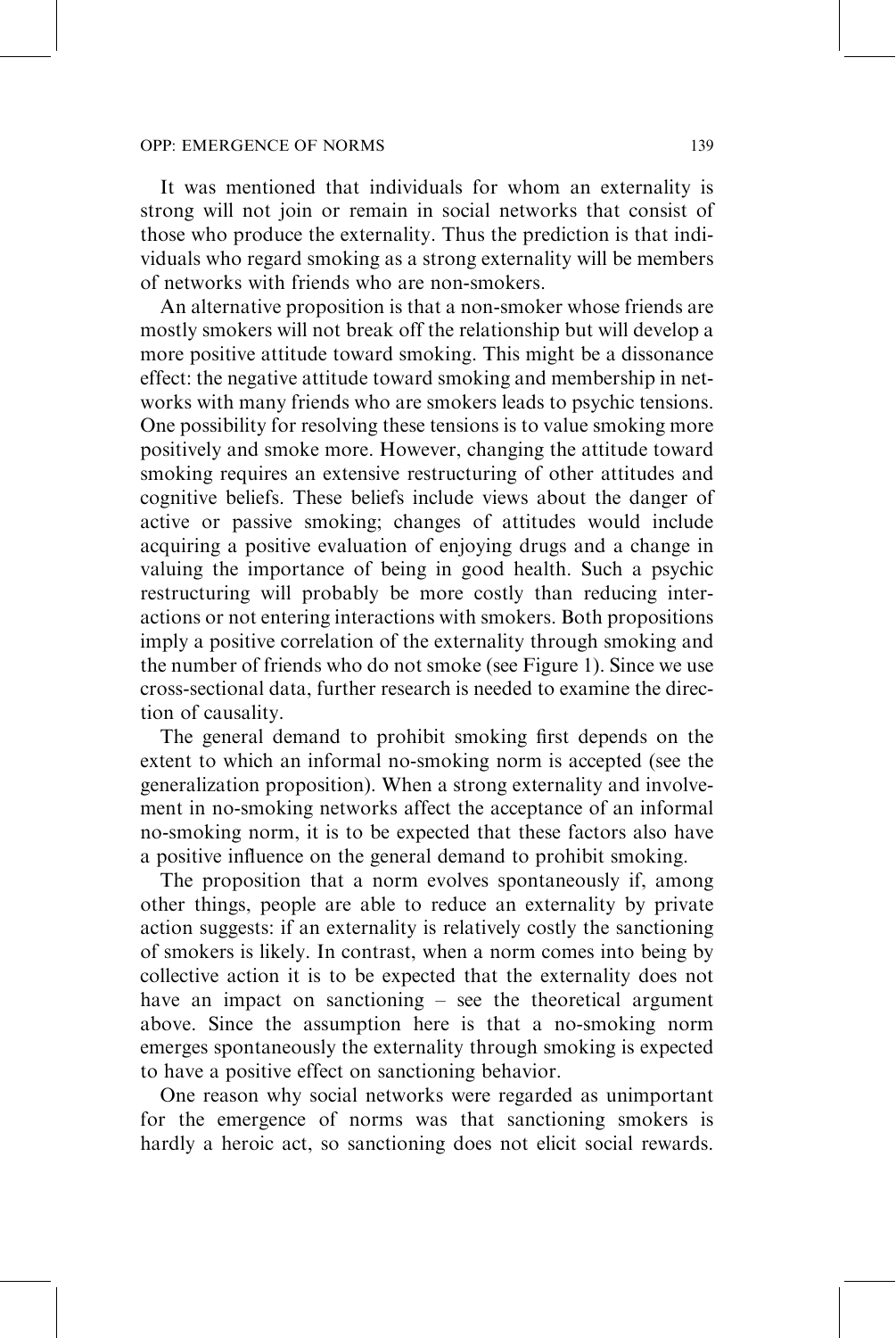The prediction is thus that social networks have only a minor effect on sanctioning behavior. Furthermore, when people accept an informal no-smoking norm to a great extent, or if they strongly demand the establishment of a formal no-smoking norm, they have incentives to sanction. It is thus predicted that the acceptance of an informal no-smoking norm as well as a general demand to prohibit smoking have a positive impact on sanctioning behavior.

Figure 1 implies that the major incentive for the emergence of a no-smoking norm is the externality through smoking. This factor has strong direct as well as indirect effects: it triggers an informal no-smoking norm, a demand for a formal no-smoking norm, and instigates sanctioning behavior.

## An Empirical Test of the Propositions

In the summer semester of 1998 we presented 366 undergraduate students with a questionnaire to be filled out at the beginning of introductory classes about methods of empirical research  $(N = 140)$ , philosophy of the social sciences ( $N = 90$ ) and sociology of medicine  $(N = 136)$ . The questionnaires, which took about 15 minutes to fill out, were collected after completion. The vast majority of the students in the classes participated in the survey. To what extent does this study confirm the previous propositions?

## How Strong Is the Externality Through Smoking?

In order to ascertain the extent to which smoking is regarded as an externality (proposition 1) respondents were presented with three statements to which they could agree to different extents, from 'don't agree at all' (code 1) to 'fully agree' (code 4): (a) Passive smoking is a health hazard. (b) Compared to other health hazards, passive smoking is relatively harmless. (c) It simply disturbs me if somebody smokes when I am present. (d) Smoking is one of the real pleasures in life

As Table 1 shows, 99% of the non-smokers regard passive smoking as a health hazard. Only about a fourth of the non-smokers  $(24.1\%)$  indicate that passive smoking is harmless; three fourths of the non-smokers  $(73%)$  feel disturbed when they are exposed to smokers, and only 2.24% feel that smoking is one of the real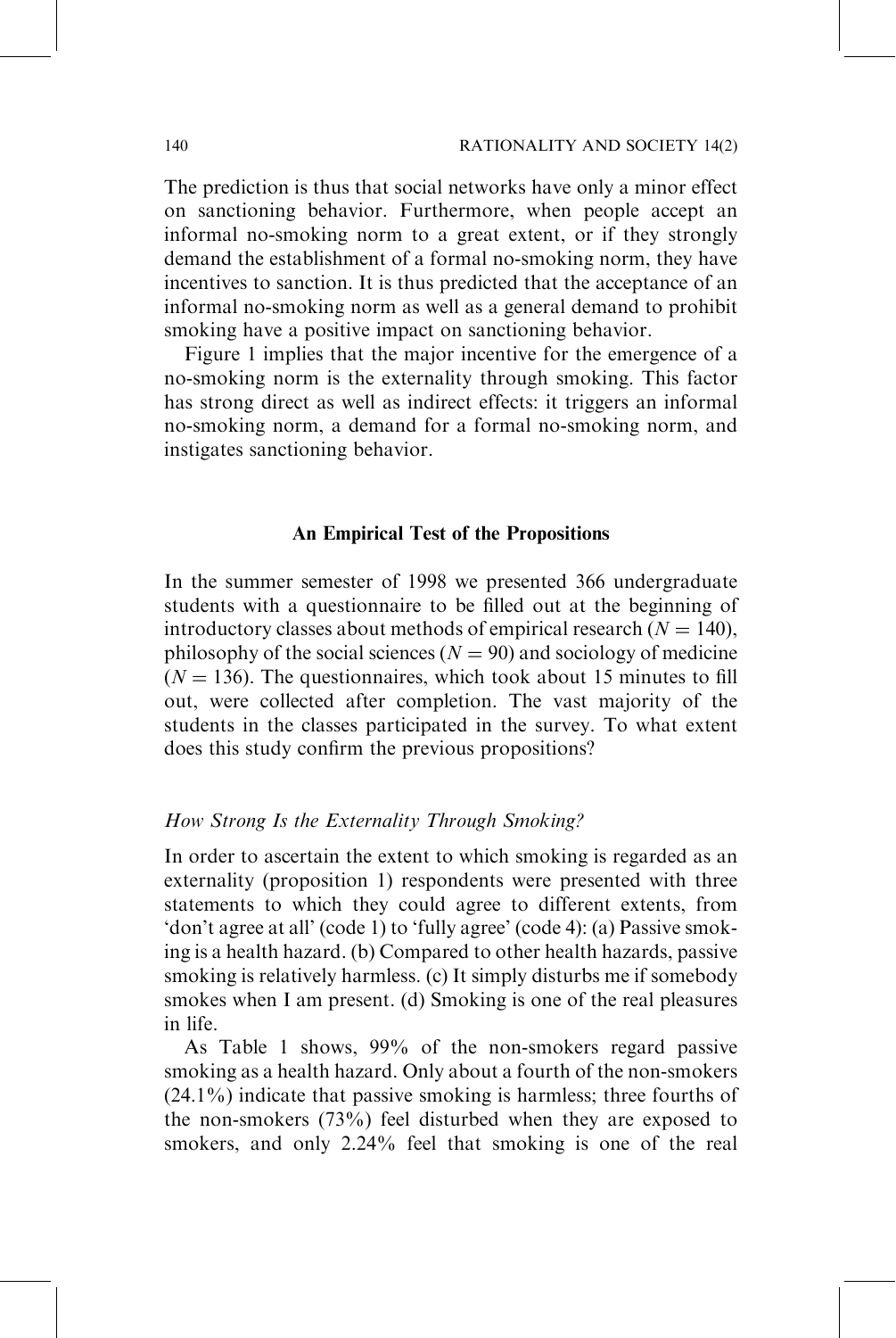| Interview questions <sup>2</sup>       |             | Percentage who agree or fully agree to items a to d<br>(average agreement in parentheses, codes 1 to 4) <sup>1</sup> |                             |                             |                 |  |  |
|----------------------------------------|-------------|----------------------------------------------------------------------------------------------------------------------|-----------------------------|-----------------------------|-----------------|--|--|
|                                        | Non-smokers | <i>Occasional</i><br>smokers                                                                                         | Less than<br>1 packet daily | More than<br>1 packet daily | All respondents |  |  |
| (a) Passive smoking is a health hazard | 99.00%      | 94.80%                                                                                                               | 91.00%                      | 87.50%                      | 96.00%          |  |  |
|                                        | (3.81)      | (3.61)                                                                                                               | (3.40)                      | (3.25)                      | (3.66)          |  |  |
| (b) Passive smoking is harmless        | 24.10%      | 43.40%                                                                                                               | 61.30%                      | 57.40%                      | 36.20%          |  |  |
|                                        | (1.88)      | (2.32)                                                                                                               | (2.69)                      | (2.79)                      | (2.15)          |  |  |
| (c) Smoking bothers me                 | 73.00%      | 24.60%                                                                                                               | $0.00\%$                    | $8.00\%$                    | 46.00%          |  |  |
|                                        | (3.09)      | (1.91)                                                                                                               | (1.17)                      | (1.24)                      | (2.38)          |  |  |
| (d) Smoking is pleasure                | $2.24\%$    | 28.80%                                                                                                               | 46.90%                      | 56.00%                      | 19.30%          |  |  |
|                                        | (1.19)      | (1.98)                                                                                                               | (2.53)                      | (2.40)                      | (1.68)          |  |  |
| $N^3$                                  | 185         | 52                                                                                                                   | 62                          | 19                          | 327             |  |  |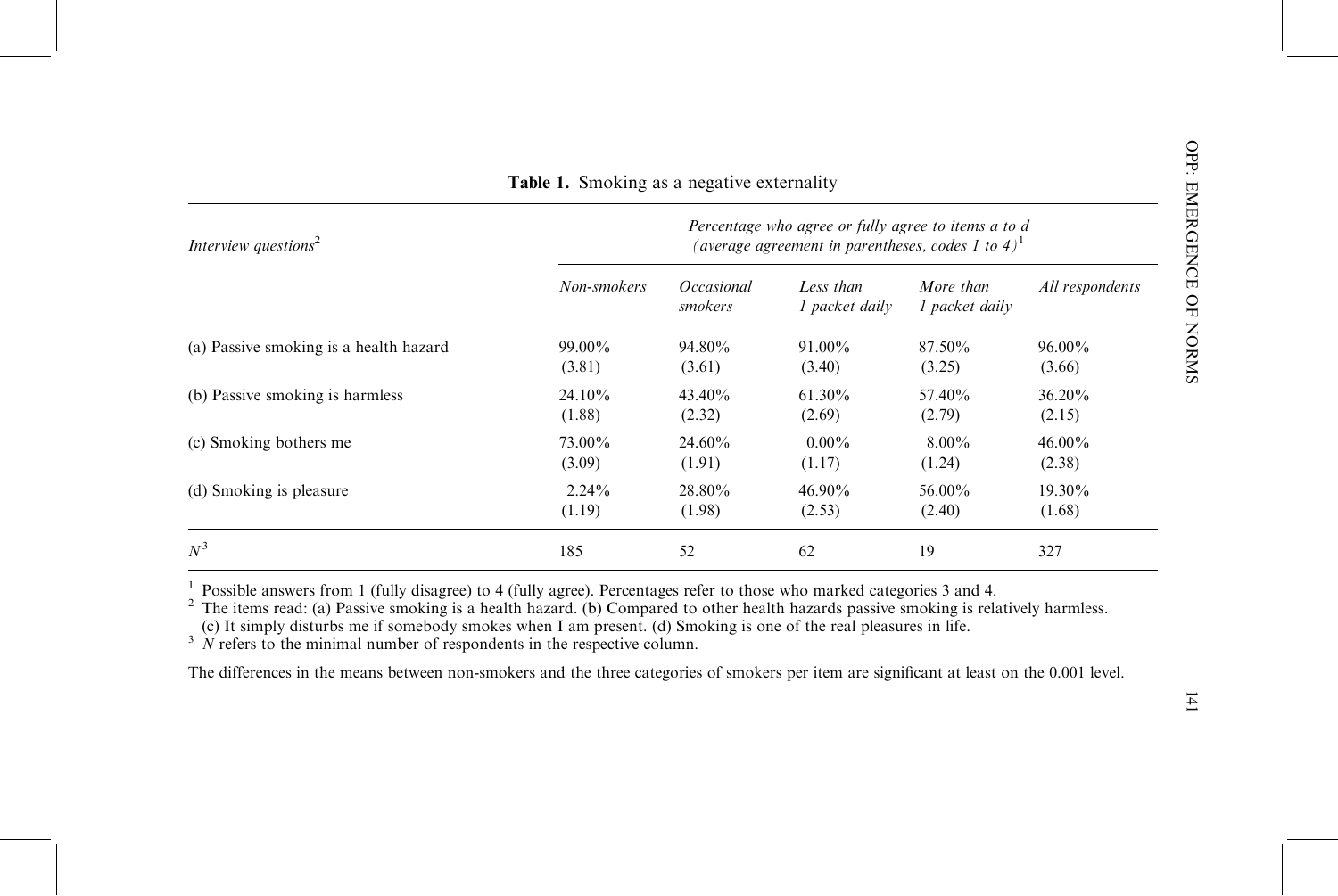pleasures in life. Smoking is thus a medium or strong externality to non-smokers.

The second part of hypothesis 1 is clearly confirmed as well: in general, the more a person smokes, the lower the externality. The differences between non-smokers and regular smokers are considerable. For example, 73% of non-smokers feel disturbed by smoking, but only 8% of heavy smokers.

#### **Sanctioning Behavior**

To measure sanctioning behavior, respondents were asked to indicate how frequently they had applied the sanctions shown in column 1 of Table 2. There can be no question that the sanctioning of smokers by non-smokers is significantly different from zero, as proposition 2a claims.<sup>12</sup> Table 2 shows that between  $36.8\%$  and 79.3% of the non-smokers applied one of the four sanctions. Sanction 3 is imposed most frequently. This sanction is clear and leaves smokers a choice how to react.

The data also confirm proposition 2b: sanctioning is more frequent among non-smokers than among smokers. It is interesting that not only non-smokers sanction, but smokers as well.

## The Conditionality of the No-Smoking Norm and Its Measurement

The existence of an informal no-smoking norm was measured using a factorial survey. I will first describe the measurement procedure and then present the results.

## Measuring the Informal No-Smoking Norm by a Factorial Survey

In a factorial survey,  $^{13}$  respondents are presented with descriptions of situations called *vignettes*. A vignette is a combination of the values of variables (i.e. of the vignette *dimensions*). Each vignette is rated by respondents. In measuring norms, the dimensions refer to the conditions under which a norm is assumed to hold. The respondent judges each vignette in regard to the extent to which the protagonist of a given vignette is allowed to, ought to, or ought not to perform a given behavior. An example for a vignette that will be discussed in more detail below reads: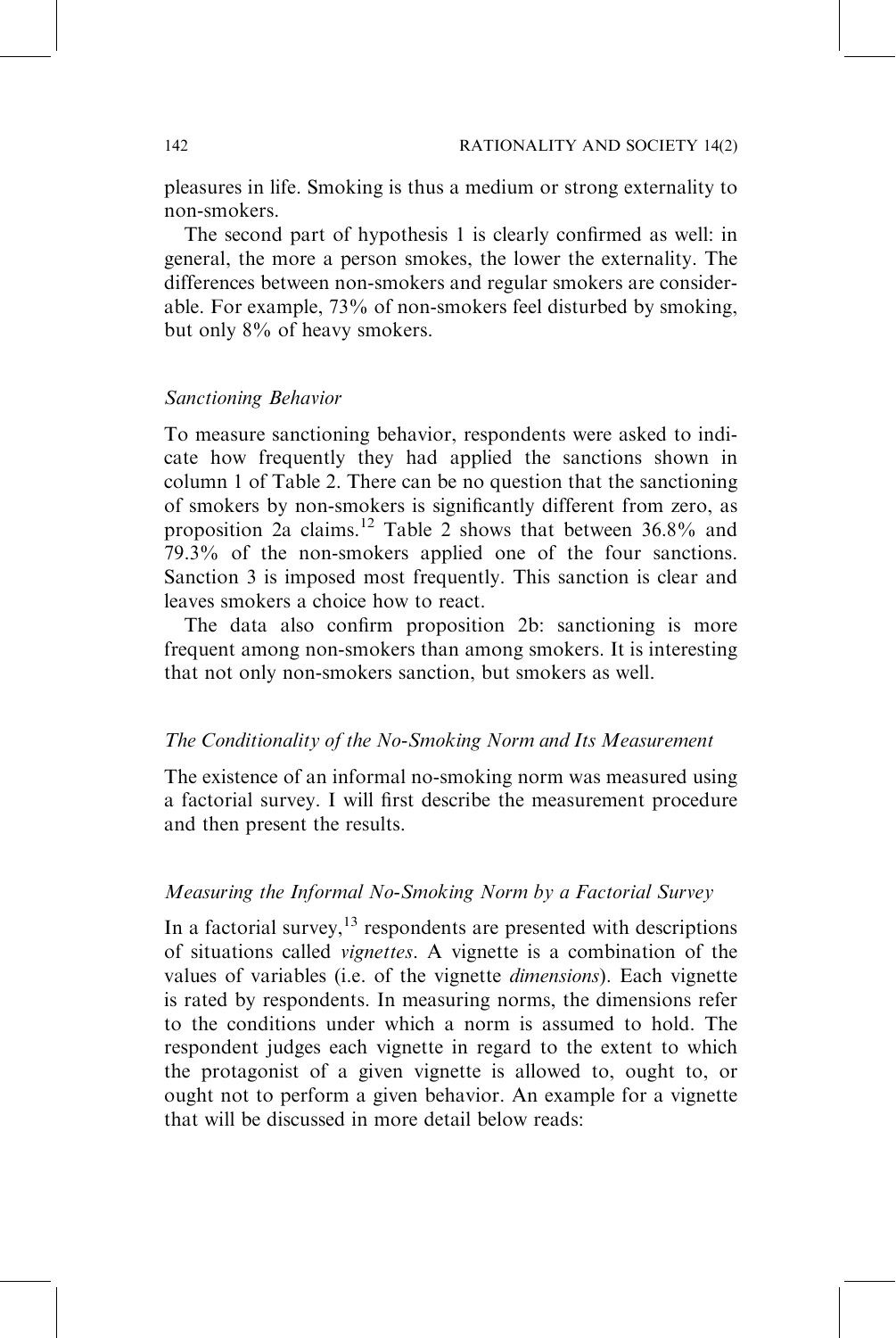| Kinds of sanctions                                | Percentage of those who sanctioned at least once<br>(in parentheses: average frequency of sanctioning) <sup>1</sup> |                              |                             |                             |                 |  |
|---------------------------------------------------|---------------------------------------------------------------------------------------------------------------------|------------------------------|-----------------------------|-----------------------------|-----------------|--|
|                                                   | Non-smokers                                                                                                         | <i>Occasional</i><br>smokers | Less than<br>1 packet daily | More than<br>1 packet daily | All respondents |  |
| (1) I have ostentatiously cleared my throat and   | 53.50%                                                                                                              | $36.20\%$                    | $19.40\%$                   | $4.00\%$                    | $40.60\%$       |  |
| coughed                                           | (1.92)                                                                                                              | (1.60)                       | (1.25)                      | (1.04)                      | (1.67)          |  |
| (2) I have talked to others about the disturbance | 36.80%                                                                                                              | 15.50%                       | $14.70\%$                   | $0.00\%$                    | $26.40\%$       |  |
| so that the smoker could hear it                  | (1.59)                                                                                                              | (1.21)                       | (1.18)                      | (1.00)                      | (1.41)          |  |
| (3) I told smokers that they disturbed me         | 79.30%                                                                                                              | 56.90%                       | $46.20\%$                   | $28.00\%$                   | 65.70%          |  |
|                                                   | (2.43)                                                                                                              | (1.97)                       | (1.78)                      | (1.48)                      | (2.16)          |  |
| (4) I urged smokers to refrain from smoking       | 52.70%                                                                                                              | 27.60%                       | 25.40%                      | $20.00\%$                   | $41.00\%$       |  |
|                                                   | (1.91)                                                                                                              | (1.50)                       | (1.45)                      | (1.36)                      | (1.72)          |  |
| $N^2$                                             | 200                                                                                                                 | 58                           | 67                          | 25                          | 351             |  |

Table 2. Sanctioning behavior: how smokers and non-smokers sanction smokers

<sup>1</sup> Answer categories: never (1), once (2), several times (3).<br><sup>2</sup> *N* refers to the minimal number of respondents in the respective column.

The means per item for non-smokers are significantly different from the value 1 (signifying no sanctioning) at least on the 0.0001 level.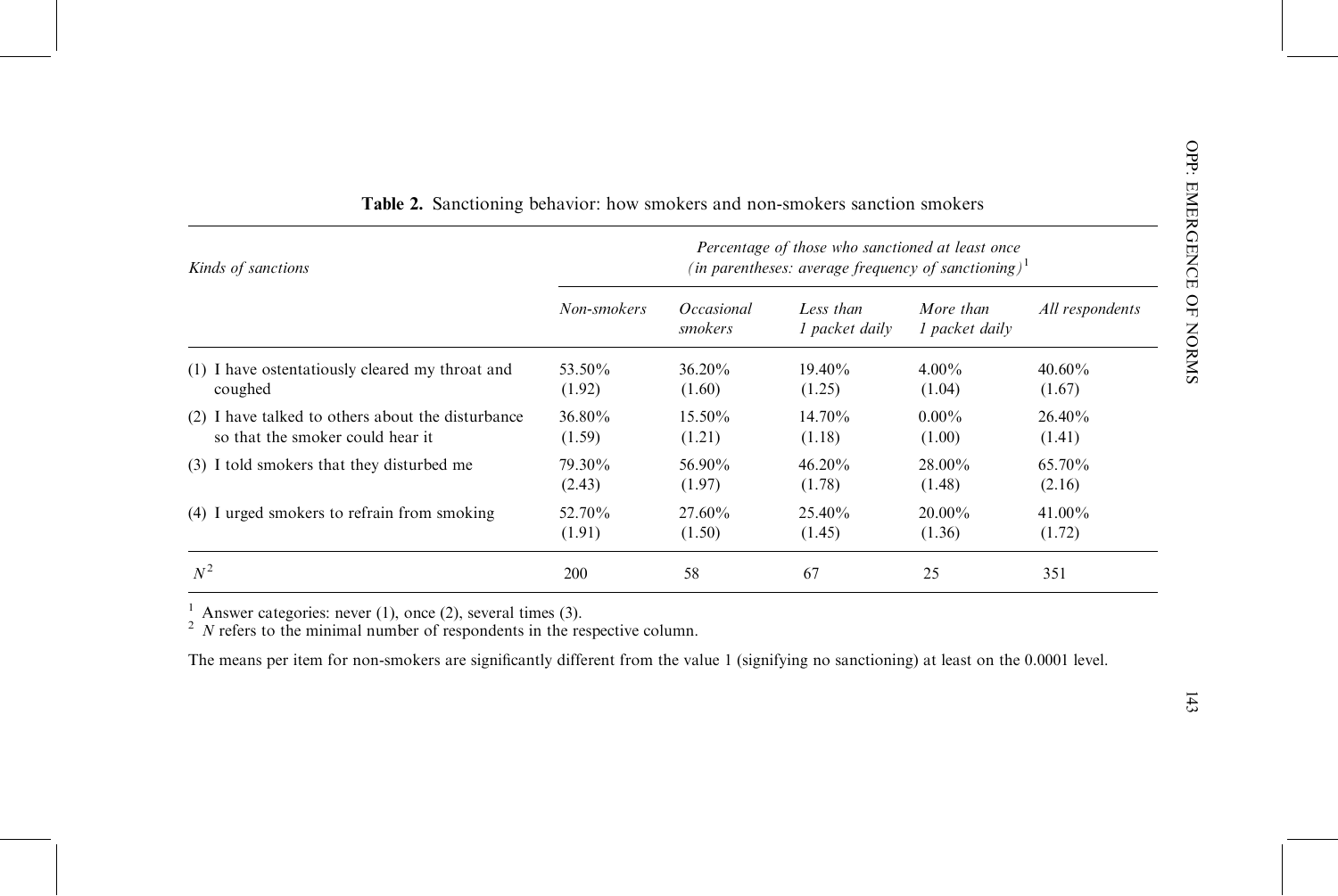Mr. Müller goes to a restaurant. This is a top class restaurant in which smoking is prohibited. There is nobody in the restaurant who smokes. Mr. Müller stays only for a short time to drink a beer. He smokes most of the time more than a package of cigarettes per day.

The values of the dimensions are underlined. For example, one dimension is the gender of the protagonist in the vignette with the values 'Mr. Müller' and 'Mrs. Meier'. For each vignette, the respondent is asked to indicate on a rating scale the extent to which the protagonist in the vignette (Mr. Müller in the example) is allowed to smoke

In order to ascertain under what conditions a no-smoking norm holds, two everyday situations were selected: *visiting a restaurant* and *attending a student party* in a flat shared by several people. Both situations are familiar to the interviewed students, so questions about these situations can be answered reliably.

When specifying the relevant *dimensions* it was assumed, as stated above, that features of the situation important for a norm to hold are those which indicate possible externalities through smoking or other costs incurred when people smoke. In addition, other features of the situations mentioned were ascertained that could be relevant for the acceptance of a no-smoking norm. The dimensions, discussed below, are summarized in Table 3.

Gender was included as a dimension, because previously a woman who smoked, particularly in public, was scorned. In regard to the restaurant, it was assumed that the class of the restaurant might be important (dimension  $2$ ) – in a first-class restaurant, in contrast to a pub, smoking could be particularly disturbing to guests, so smoking might be disapproved of and sanctioned. If there is a ban on *smoking* (dimension 3) a smoker will reckon with sanctions. If the number of smokers (dimension 4) is large, a new smoker will not do much harm, and she or he will not expect sanctions. It is thus plausible that a no-smoking norm will not hold in situations in which many people smoke.

The needs of a person are often a condition for a norm to hold. If a smoker remains for a long time in a restaurant without smoking, the need for a cigarette increases. The *duration of stay* in a restaurant (dimension 5) and the extent to which a person is a *heavy smoker* (dimension 6) are indicators for the need to smoke.

Also examined was the extent to which similar dimensions were relevant at a *student party*. Besides gender (dimension 1), a more or less explicit ban on smoking (dimension 2), the number of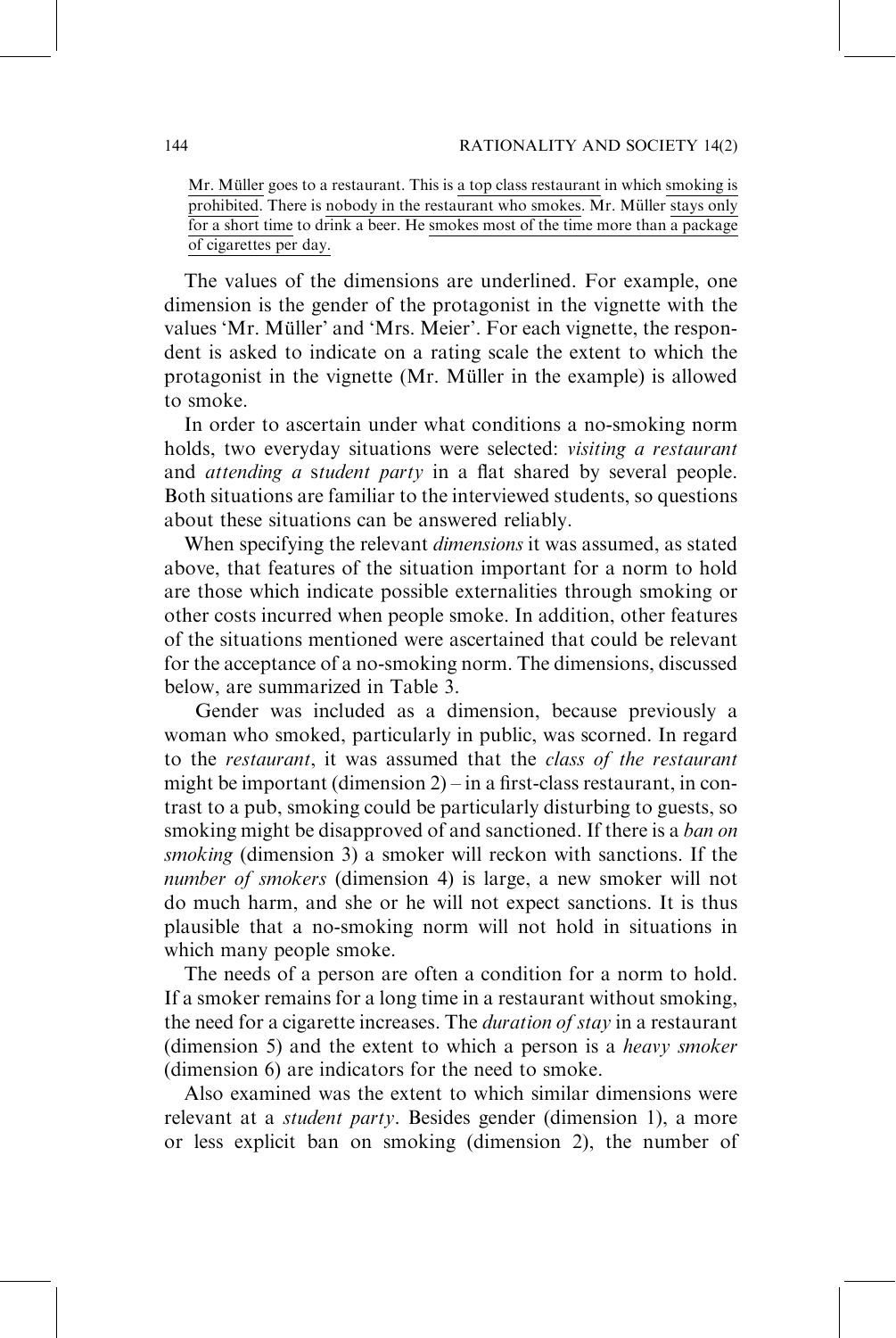smokers present at the party (dimension 3), the duration of stay at the party (dimension 4), and the extent to which the protagonist in the vignettes smokes (dimension 5), were included in the vignettes (for details see Table 3).

Table 3 gives the *rating scale* that respondents applied to each vignette. In contrast to other norms, a no-smoking norm does not demand that one smokes in certain situations. The rating scale therefore ranges from 'It is not at all allowed to smoke'  $(-3)$  to 'it is in any case allowed to smoke'  $(+3)$ . We suspected that zero would be chosen instead of a 'don't know' (i.e. a missing value), so in order to avoid such indeterminacies zero was not included in the scale. We assume that 'allow' is understood as 'not prohibited', in the sense that there is no norm that regulates smoking.

After specifying the dimensions and their values the vignettes can be constructed. Their number is equal to the Cartesian product. For the situation of the restaurant there are  $2 \times 3 \times 3 \times 4 \times 2 \times 3 = 432$ possible vignettes.

Each respondent received 10 vignettes per situation, *i.e.* a *set* of vignettes. In total, 25 sets for each situation were constructed. For each set, the vignettes were chosen randomly from all vignettes. The selected vignettes were not put back.

Each respondent had to rate one set per situation. The two sets were combined randomly, which yielded 25 sets consisting of 10 vignettes of the first and 10 vignettes of the second situation. Each of these combined sets was included in the first part of a questionnaire. The second part consisted of questions that were the same for all respondents. The questionnaires were randomly assigned to the students.

## The Conditionality of the No-Smoking Norm

The conditionality of the no-smoking norm (see proposition 3) can be tested by a regression analysis with the dimensions (Table 3) as independent variables and the judgments as the dependent variable. The standardized regression coefficients measure the effects of a dimension on the ratings. The units of analysis are the judgments of the respondents.<sup>14</sup> Table 4 gives the dimensions of the vignettes for both situations in the first column. The dependent variable is recoded so that it refers to the extent to which an informal nosmoking norm is accepted.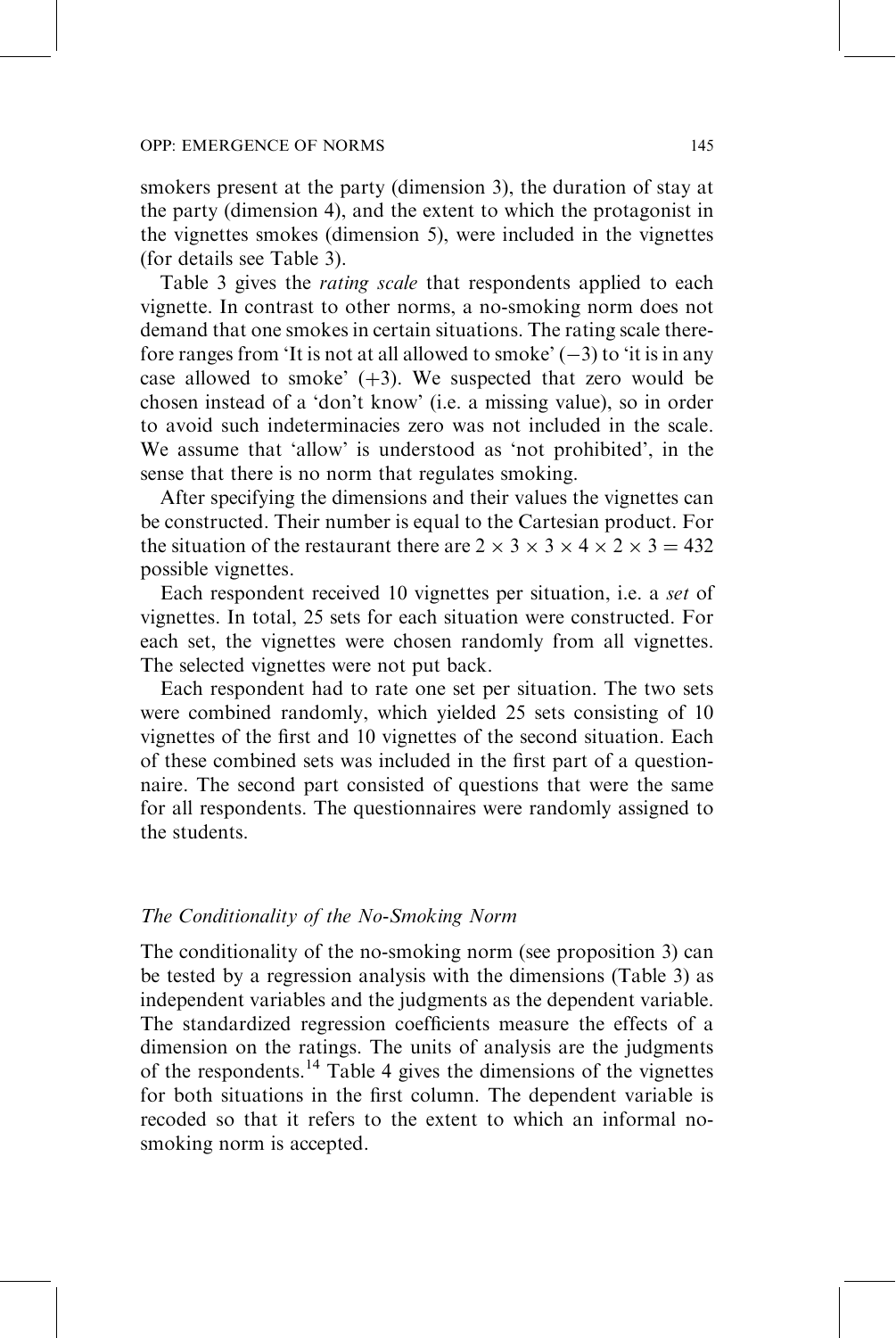Table 3. Dimensions of a factorial survey about the structure of a no-smoking norm in two situations

Rating scale: Respondents are asked to rate each vignette on the following scale:

| It is not at all<br>allowed to<br>smoke |      |      |      |      | It is in any case<br>allowed to<br>smoke |
|-----------------------------------------|------|------|------|------|------------------------------------------|
| $-3$                                    | $-2$ | $-1$ | $+1$ | $+2$ | $+3$                                     |

It is *not* allowed to smoke

It is allowed to smoke

#### **Situation 1: Restaurant**

Each vignette begins with: Mr. Müller (or Mrs. Meier) goes to a restaurant.

Dimension 1: Gender of the actor in the vignette: (1) male, (2) female.

Dimension 2: Class of the restaurants: (1) top class restaurant; (2) ordinary restaurant;  $(3)$  pub.

*Dimension 3: Smoking rule:* (1) There is no indication whether smoking is allowed or prohibited. (2) There is a sign saying that it would be nice if people refrain from smoking. (3) There is a sign indicating that smoking is prohibited.

Dimension 4: Number of people in the restaurant who smoke: (1) No smoker; (2) one smoker; (3) several smokers; (4) most people smoke.

Dimension 5: Duration of stay in the restaurant:  $(1)$ ... stays only for a short time to drink a beer;  $(2)$ ... stays for some time to have a meal.

Dimension 6: Properties of the actor of the vignette:  $(1)$ ... smokes most of the time more than a packet of cigarettes per day;  $(2)$ ... smokes most of the time less than a packet of cigarettes per day;  $(3)$  ... is occasional smoker.

## Situation 2: Student party in a flat shared by several people

Each vignette begins with: the student Sandra (or the student Steffen) is at a student party.

Dimension 1: Gender of the actor in the vignette: (1) male, (2) female.

*Dimension 2: No smoking:* (1) The hosts tell at the beginning of the party that smoking is allowed; (2) the hosts tell at the beginning of the party that they don't care about smoking; (3) the hosts do not say anything but it is known that they are nonsmokers;  $(4)$  the hosts do not say anything but it is known that they are smokers;  $(5)$  the hosts do not say anything; (6) the hosts ask to refrain from smoking.

Dimension 3: Number of smokers present: (1) Nobody smokes; (2) one person smokes; (3) several people smoke; (4) most people smoke.

Dimension 4: Duration of stay at the party:  $(1)$ ... stays only for a short time to drink a beer;  $(2)$ ... stays for a longer time to have a meal.

Dimension 5: Smoking of the actor in the vignette:  $(1)$ ... smokes most of the time more than a packet daily;  $(2)$ ... smokes mostly less than a packet daily;  $(3)$ ... is occasional smoker.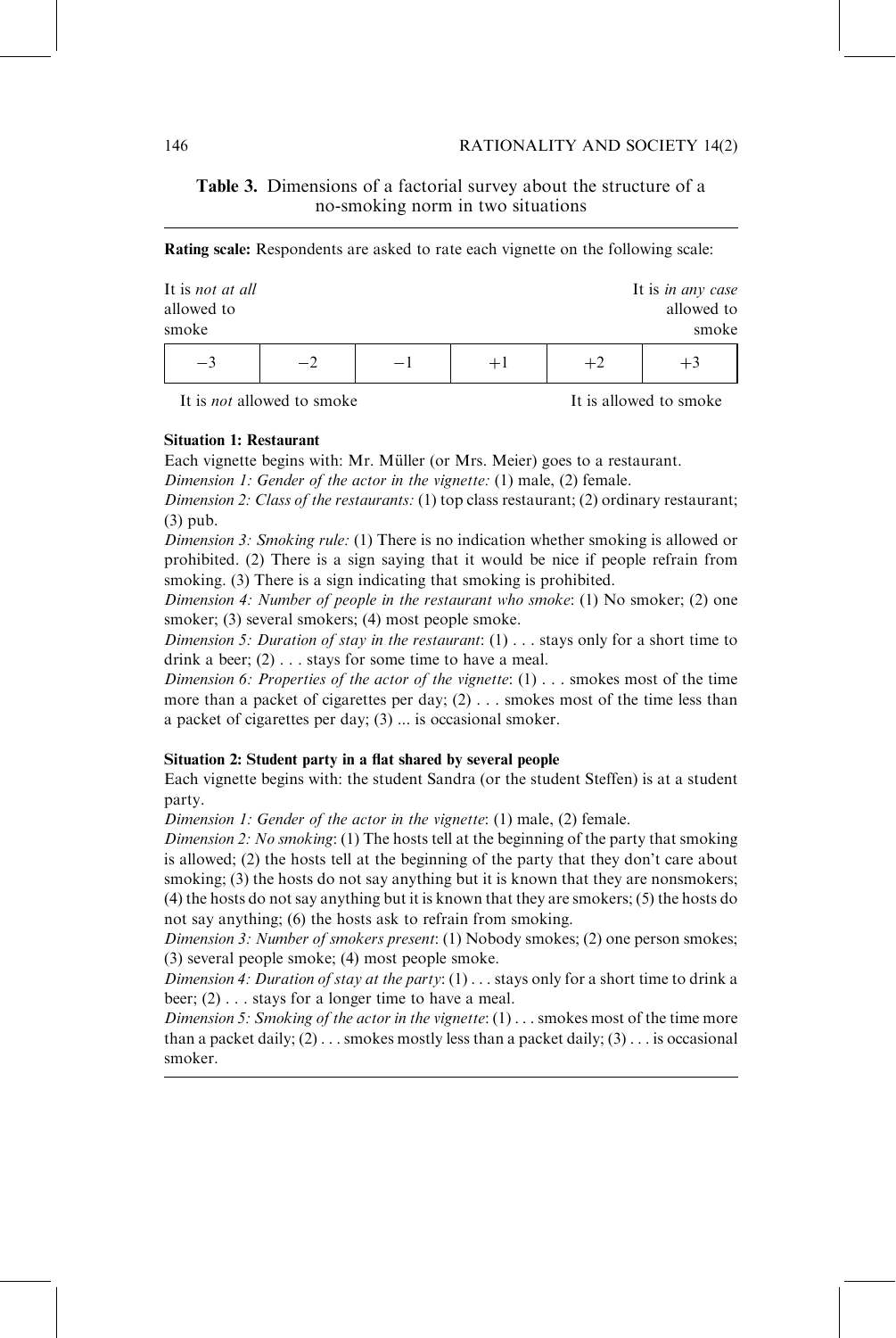| Independent Variables (Vignette dimensions)                     | Dependent variable: acceptance of a non-smoking norm <sup>1</sup> |                                  |                |               |                                  |                |
|-----------------------------------------------------------------|-------------------------------------------------------------------|----------------------------------|----------------|---------------|----------------------------------|----------------|
|                                                                 | Restaurant                                                        |                                  |                | Student party |                                  |                |
|                                                                 | All                                                               | Non-smokers Smokers <sup>1</sup> |                | All           | Non-smokers Smokers <sup>2</sup> |                |
|                                                                 | $\overline{c}$                                                    | 3                                | $\overline{4}$ | 5             | 6                                | $\overline{7}$ |
| Gender (female)                                                 | 0.02                                                              | 0.03                             | 0.01           | $-0.02$       | $-0.01$                          | $-0.02$        |
| Class of the restaurant                                         | $-0.04**$                                                         | $-0.06**$                        | $-0.01$        |               |                                  |                |
| No smoking in restaurant                                        | $0.55**$                                                          | $0.54**$                         | $0.63**$       |               |                                  |                |
| No smoking at student party <sup>3</sup> :                      |                                                                   |                                  |                |               |                                  |                |
| Hosts request not to smoke                                      |                                                                   |                                  |                | $0.63**$      | $0.59**$                         | $0.73**$       |
| Hosts tell they don't care about smoking                        |                                                                   |                                  |                | $0.07**$      | $0.09**$                         | 0.02           |
| No statement by hosts, but it is known that<br>they don't smoke |                                                                   |                                  |                | $0.50**$      | $0.53**$                         | $0.47**$       |
| No statement by hosts, but it is known that they<br>are smokers |                                                                   |                                  |                | $0.04*$       | 0.02                             | $0.04*$        |
| No statement                                                    |                                                                   |                                  |                | $0.16**$      | $0.20**$                         | $0.11**$       |
| Number of smokers                                               | $-0.21**$                                                         | $-0.18**$                        | $-0.27**$      | $-0.22**$     | $-0.24**$                        | $-0.22**$      |
| Duration of stay                                                | $-0.02$                                                           | $-0.01$                          | $-0.04$        | $-0.05**$     | $-0.02$                          | $-0.07**$      |
| Actor in the vignette is occasional smoker                      | $0.03**$                                                          | $0.05**$                         | 0.04           | $0.04**$      | 0.01                             | $0.10**$       |
| Adjusted $R^2$                                                  | $0.35**$                                                          | $0.33**$                         | $0.43**$       | $0.48**$      | $0.44**$                         | $0.62**$       |

Table 4. The effects of the vignette dimensions on the acceptance of a non-smoking norm (standard regression coefficients)

\* Significant at the 0.05 level; \*\*significant at the 0.01 level, one-tailed tests.<br><sup>1</sup> The original rating scale (with high positive values indicating that smoking was allowed–see Table 3) was recoded so that high positiv values indicate that smoking is *not* allowed, i.e. that a no-smoking norm is accepted.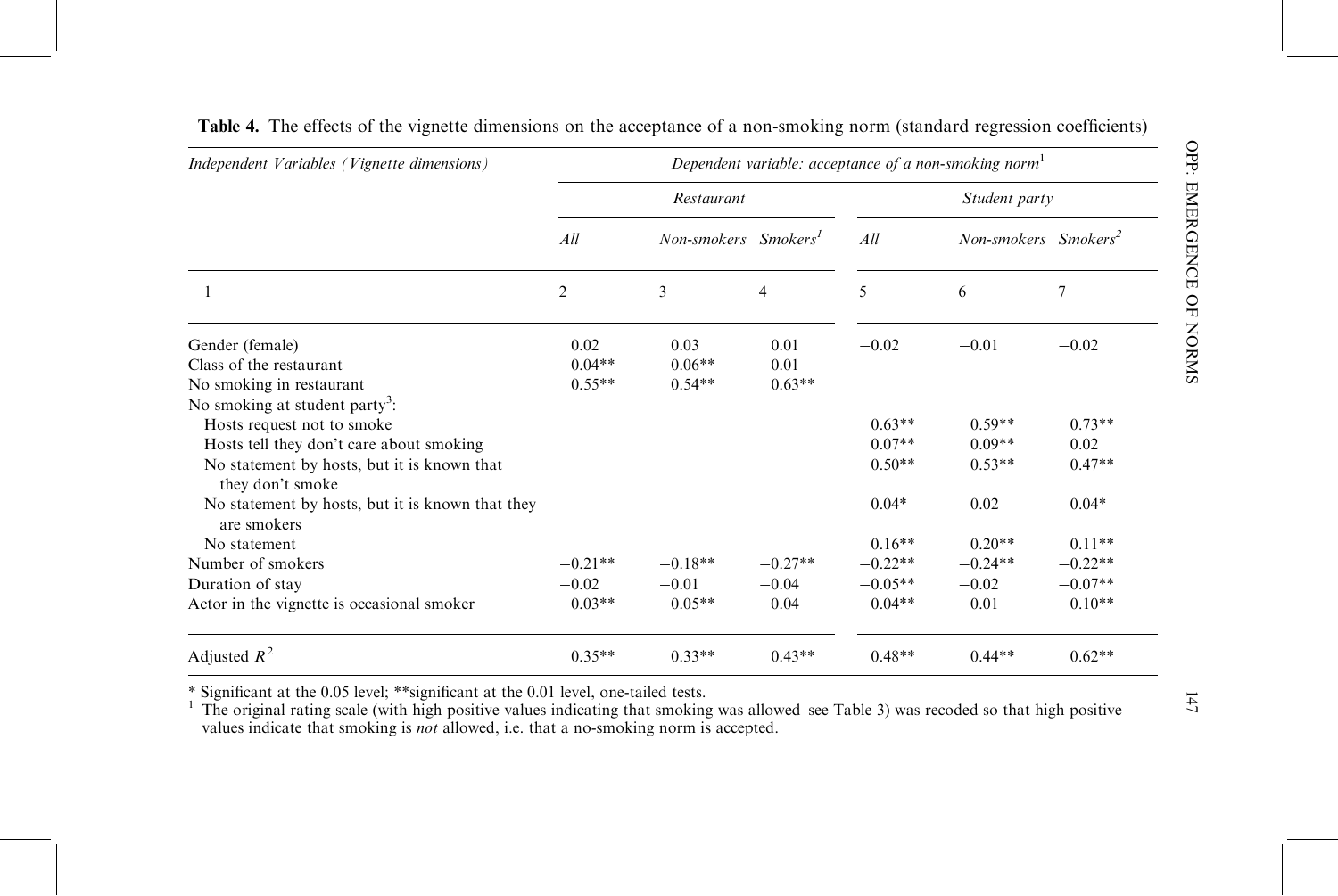For the restaurant, column 2 of Table 4 indicates that only two dimensions affect the acceptance of the no-smoking norm: if smoking is prohibited in the restaurant, a no-smoking norm is accepted  $(\beta = 0.55)$ ; if the number of smokers is relatively large, a nosmoking norm is not accepted *i.e.* smoking is regarded as allowed  $(\beta = -0.21)$ . No other dimension has any effect on acceptance of the no-smoking norm. These results are in line with proposition 3.

For the student party, 'ban on smoking' is a categorical variable with six values (see Table 3). Five dummy variables were constructed with the category 'the hosts tell at the beginning of the party that smoking is allowed' as a reference category. The regression coefficient for a given category thus describes the effect of the respective category compared to the reference category. The category with the strongest effect is 'the hosts ask to refrain from smoking'  $(\beta = 0.63)$ . That is to say, a no-smoking norm is strongly accepted when the hosts ask guests not to smoke, compared to the situation where the hosts explicitly allow smoking. When the hosts don't make any statement about smoking, but it is known that the hosts are non-smokers, a strong no-smoking norm holds as well  $(\beta = 0.50)$ . Beta is lowest if the hosts don't make any statement at all about smoking and it is known that they smoke ( $\beta = 0.04$ ). In general, a no-smoking norm thus holds when it seems that the hosts regard smoking as undesirable. When a relatively large number of guests smoke, smoking is also regarded as allowed  $(\beta = -0.22)$ . These results were also found for the first situation.

Although no hypotheses were suggested for differential effects of the dimensions for smokers and non-smokers, we compare two extreme groups: non-smokers and those who smoke regularly. We find one substantial difference in both situations. If there is a ban on smoking in the restaurant situation, smokers regard smoking as prohibited to a greater extent than non-smokers ( $\beta = 0.54$  for non-smokers and  $\beta = 0.63$  for smokers). Smokers thus have a stricter no-smoking norm. The results are similar for the student party: if the hosts ask guests not to smoke this is comparable to a ban on smoking in the restaurant. In this case, smokers also accept a stricter no-smoking norm: the coefficients are 0.59 (non-smokers) and 0.73 (smokers).

Thus, in both situations a no-smoking norm holds in particular if smoking is prohibited or regarded as undesirable, and if there is a small number of smokers. If smoking is prohibited or considered undesirable, smokers accept a no-smoking norm to a greater extent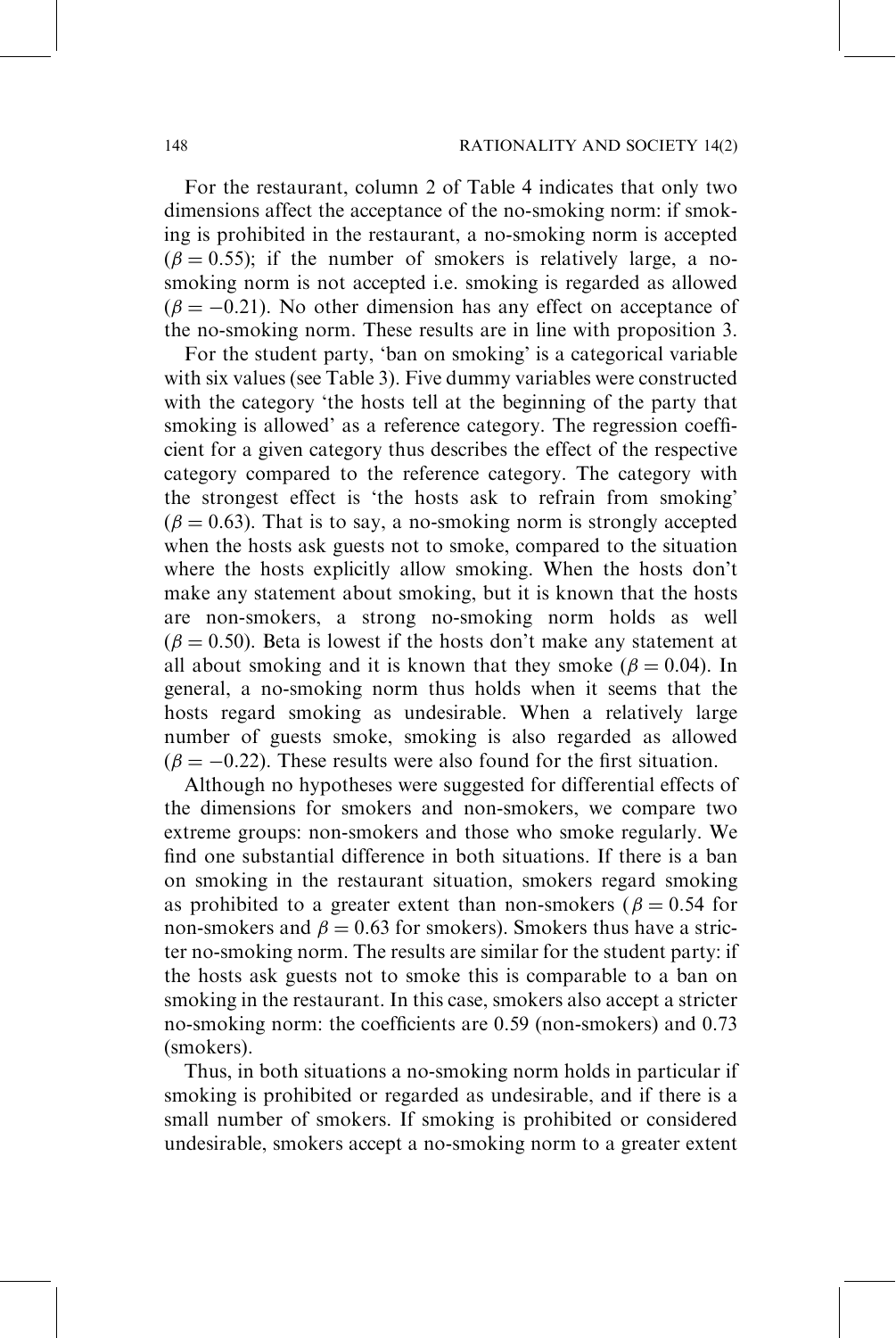than non-smokers do. An explanation might be that an effective strategy to avoid sanctioning is to be particularly cautious and, thus, regard smoking already as undesirable if the likelihood of sanctioning is fairly low.

#### A Test of the Causal Model

To measure the *externality through smoking* I first used the items included in Table 1. Accordingly, this externality is high under the following conditions: (1) A person thinks that passive smoking is unhealthy; (2) a person does not think that health risks through passive smoking are harmless; (3) a person feels disturbed by being exposed to smokers; (4) a person does not feel that smoking is among the real pleasures in life. It is further assumed that the externality through smoking is high if (5) a respondent smokes little and, if she or he smokes, has started smoking only recently. This implies that the externality through smoking is low if a respondent is a heavy smoker and has already smoked for a long time. A factor analysis (unweighted least squares, varimax rotation) with these five indicators resulted in one factor with an explained variance of 48.9%; alpha of the scale is 0.78. Again, an additive scale was constructed after transforming all indicators to the same value range.

The number of friends who do not smoke was measured by the following question:

Think of the people who are particularly important to you. How many of them smoke?

Possible answer categories were: nobody, few, about half, many, almost all. For the following analysis the item was recoded so that high values indicate a large number of friends who do *not* smoke.

The acceptance of an *informal no-smoking norm* was measured using the two rating scales of the factorial survey. For each respondent, I first computed the average of her or his judgments for each situation separately; then the average of these two judgments was computed. This is the measure for the acceptance of an informal no-smoking norm.<sup>15</sup> The scale was recoded so that high values signify that a respondent rejects smoking (i.e. accepts a no-smoking norm) to a great extent.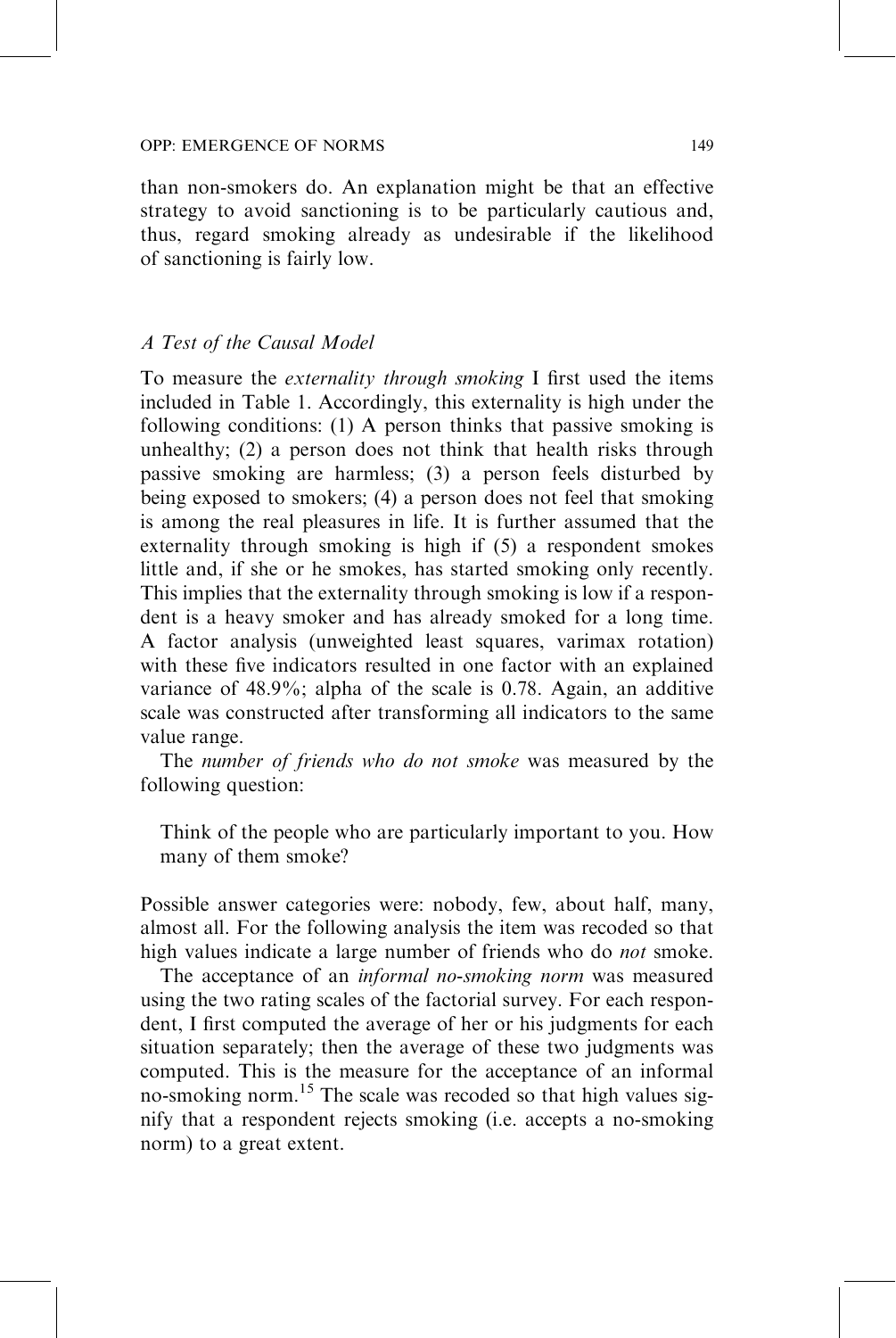| Independent variables                 | Dependent variables |                              |                               |          |  |  |
|---------------------------------------|---------------------|------------------------------|-------------------------------|----------|--|--|
|                                       |                     | Informal non-smoking<br>norm | Demand to prohibit<br>smoking |          |  |  |
|                                       | r                   | Model 1                      | r                             | Model 2  |  |  |
| Externality through<br>smoking        | $0.59**$            | $0.51**$                     | $0.70**$                      | $0.49**$ |  |  |
| Number of friends who<br>do not smoke | $0.38**$            | $0.14**$                     | $0.45**$                      | $0.10*$  |  |  |
| Informal non-smoking<br>norm          |                     |                              | $0.57**$                      | $0.26**$ |  |  |
| Adjusted $R^2$                        |                     | $0.36**$                     |                               | $0.54**$ |  |  |

**Table 5.** Conditions for the acceptance of a non-smoking norm (bivariate correlations and standardized regression coefficients)

\* Significant at the 0.05 level; \*\* significant on the 0.01 level, one-tailed tests.  $N$  is at least 301.

Table 5, column 2, indicates that the bivariate correlations with the dependent variable are high and have the expected sign: a high externality through smoking and a large number of friends who do not smoke have a positive effect on the acceptance of an informal no-smoking norm. In the multivariate model in column 3, these effects are preserved. It is worth noting that the effect of the number of friends who do not smoke is relatively low, which is in line with the model.

The strong reduction in the coefficient of the number of nonsmoking friends from 0.38 to 0.14 is due to the high bivariate correlation of 0.53 between the two independent variables. This correlation is in line with the hypothesis that individuals for whom exposure to smokers is a strong externality choose friends who are non-smokers.

The dependent variable *demand to prohibit smoking* was measured by adding the following two items and dividing them by 2: (a) Smoking in the presence of non-smokers should be prohibited; (b) it should be prohibited to smoke in public buildings. Possible answers ranged from 'fully disagree' (1) to 'fully agree' (4). A high value on the scale thus indicates that respondents subscribe to the demand to prohibit smoking.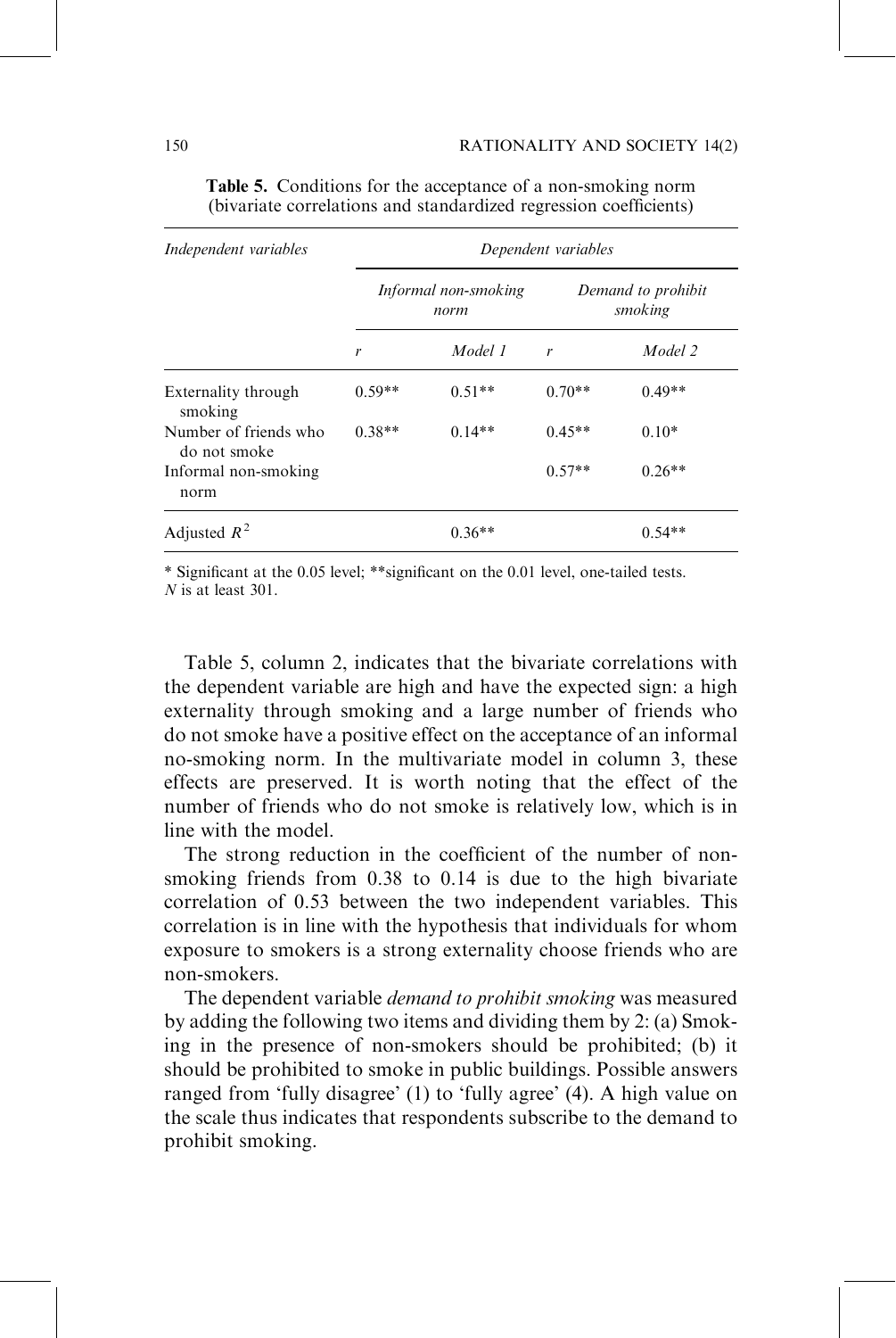The bivariate correlations of the independent variables with the demand to prohibit smoking (see column 4 of Table 5) are strong and in the expected direction. The multivariate analysis preserves the order of the strength of the correlations. Again, the externality through smoking clearly has the strongest effect. The effect of the number of friends who do not smoke is low. These findings clearly support the model.

The scale *sanctioning of smokers* was constructed by adding the values of the four sanctioning items (see Table 2) for each respondent and dividing them by four. Thus, a high value on the scale indicates that sanctioning behavior is performed quite frequently.<sup>16</sup> Column 2 of Table 6 shows the correlations of the single indicators and of the composite externality scale with the sanctioning scale. The bivariate correlations are all positive and significant and, thus, in line with the model. The composite scale has the strongest effect. To be sure, those who are involved in networks with non-smoking friends sanction rather frequently  $(r = 0.27)$  but, as expected, this effect is relatively low.

To test the simultaneous effects of the independent variables on sanctioning I first regressed the sanctioning scale on the four single indicators for the externality of smoking, along with the other independent variables. Only two of the externality items have statistically significant effects, along with the demand to prohibit smoking. As noted above, we expected a small but statistically significant effect of the number of friends who do not smoke, but this variable has no effect at all. It is surprising that an informal no-smoking norm does not trigger sanctioning. When we eliminate all the insignificant variables we get model 2.

The overall results do not change when we include the composite externality scale (model 3) instead of the single indicators. Model 4 includes only the statistically significant variables: the externality through smoking and the demand to prohibit smoking are the major factors that evoke sanctioning. Externality is clearly the factor with the strongest effect.

Figure 2 summarizes the results of the model exhibited in Figure 1 using the composite externality scale. Two of the postulated relationships are not confirmed  $-$  see the dotted lines in Figure 2. The important results are that the externality through smoking has the strongest direct effects of all variables in the model. The effects of involvement in networks of friends who do not smoke are only small.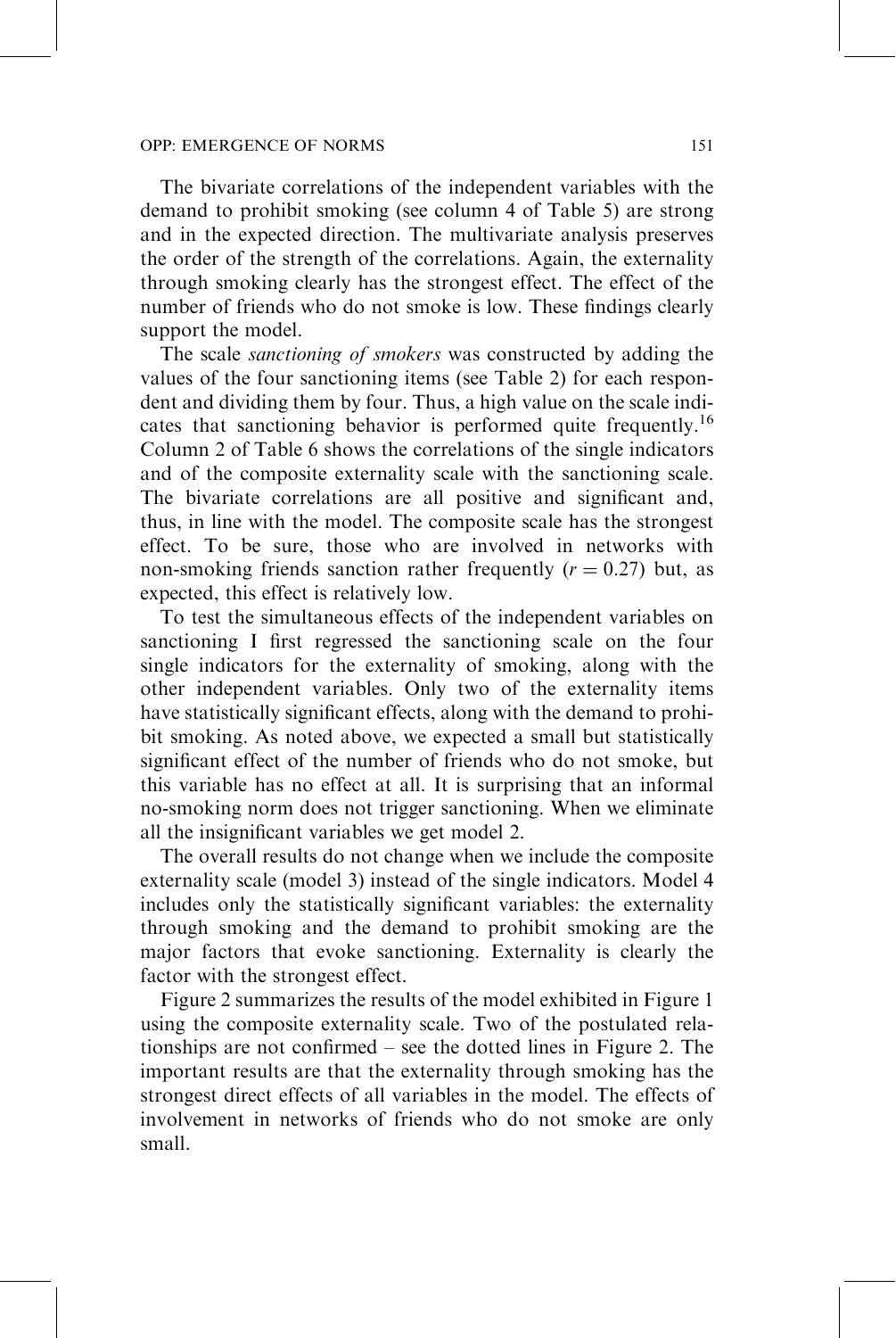| Independent variables              |          |          |          | Dependent variable: extent of sanctioning |          |
|------------------------------------|----------|----------|----------|-------------------------------------------|----------|
|                                    | r        | Model 1  | Model 2  | Model 3                                   | Model 4  |
| Externality through smoking        |          |          |          |                                           |          |
| Smoking is disturbing              | $0.48**$ | $0.23**$ | $0.31**$ |                                           |          |
| Smoking is no pleasure in life.    | $0.36**$ | 0.04     |          |                                           |          |
| Passive smoking is not harmless    | $0.34**$ | $0.11*$  | $0.14**$ |                                           |          |
| Passive smoking unhealthy          | $0.20**$ | 0.02     |          |                                           |          |
| Low intensity of smoking           | $0.43**$ | 0.11     |          |                                           |          |
| Composite scale                    | $0.52**$ |          |          | $0.38**$                                  | $0.40**$ |
| Number of friends who do not smoke | $0.27**$ | 0.007    |          | 0.02                                      |          |
| Informal non-smoking norm          | $0.33**$ | 0.009    |          | 0.03                                      |          |
| Demand to prohibit smoking         | $0.44**$ | $0.13*$  | $0.16**$ | $0.15*$                                   | $0.17**$ |
| Adjusted $R^2$                     |          | $0.27**$ | $0.26**$ | $0.28**$                                  | $0.28**$ |

Table 6. Conditions for the sanctioning of smokers (bivariate correlations and standardized regression coefficients)

\* Significant at the 0.05 level; \*\* significant at the 0.01 Niveau, one-tailed tests.

 $N$  is at least 301.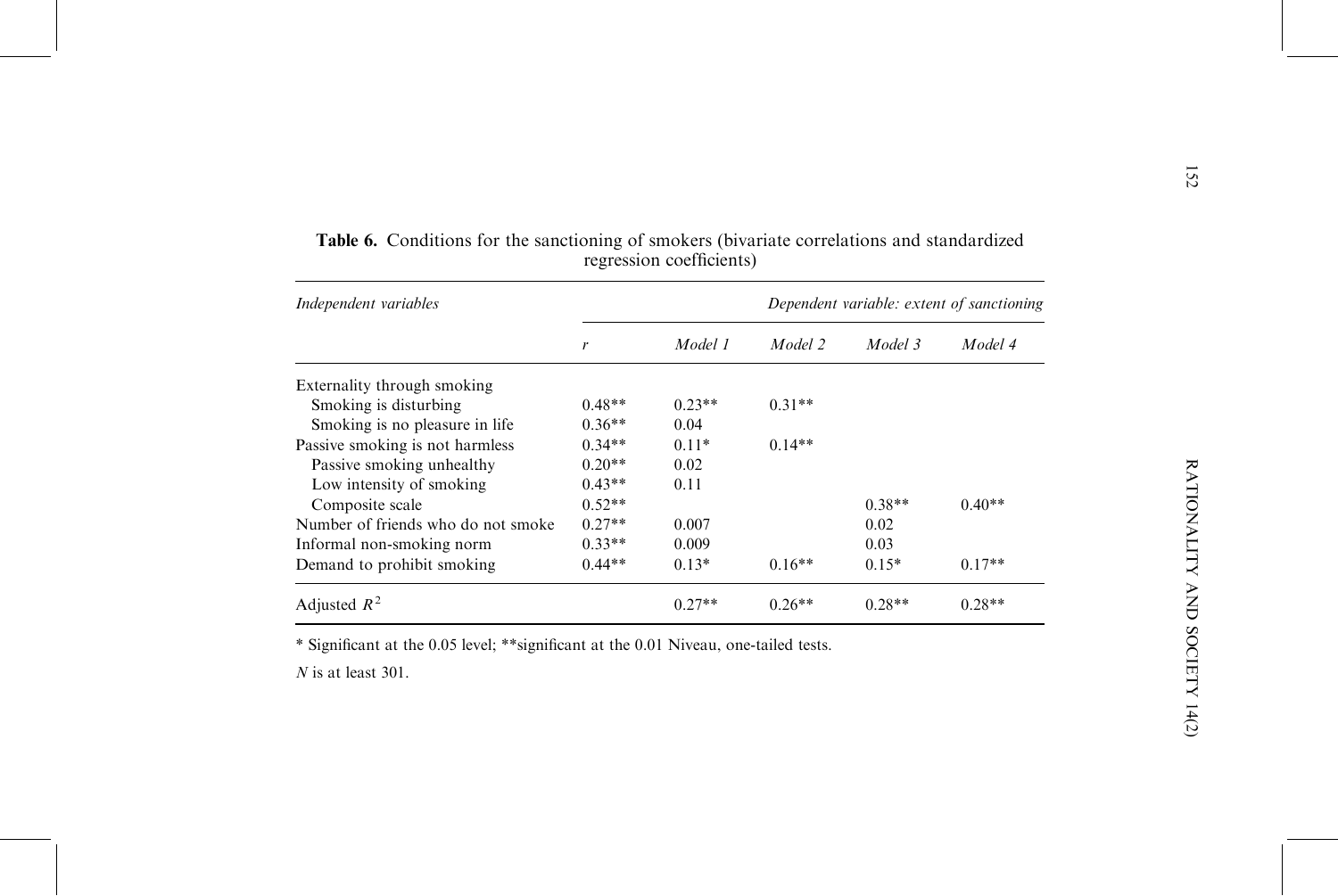

Figure 2. A test of the causal model (standardized regression coefficients)

#### **Discussion**

It may be argued that the causal model (Figure 1) lacks a major factor referring to general cultural values that are also relevant for the emergence of a no-smoking norm (see, for details, Kagan and Skolnick 1993). These may be values that prescribe consideration for others or, more specifically, not to impose externalities on others. Although this is plausible I doubt that the impact is strong. A major finding in attitude research is that attitudes can predict specific actions only if these attitudes are fairly specific  $- I$  am referring to the compatibility proposition (see e.g. Ajzen 1996: 311). For example, in order to predict whether people save energy, a positive attitude toward energy-saving is more suitable than when people value environmental protection. This finding suggests that values have only a low impact. Nonetheless, it would be worth while to include values, as an explanatory factor in future empirical studies, about the emergence of specific norms and about sanctioning behavior.

Our respondents were students and not a representative sample of the population. Nonetheless, these data are suitable for testing the previous propositions because the concern of this article is not the test of descriptive but of theoretical propositions that should be confirmed also by a probability sample of students.

The factorial survey is ideal for examining the conditions for the validity of a norm in specific situations. In regard to a no-smoking norm, it is not clear, however, whether the dimensions for the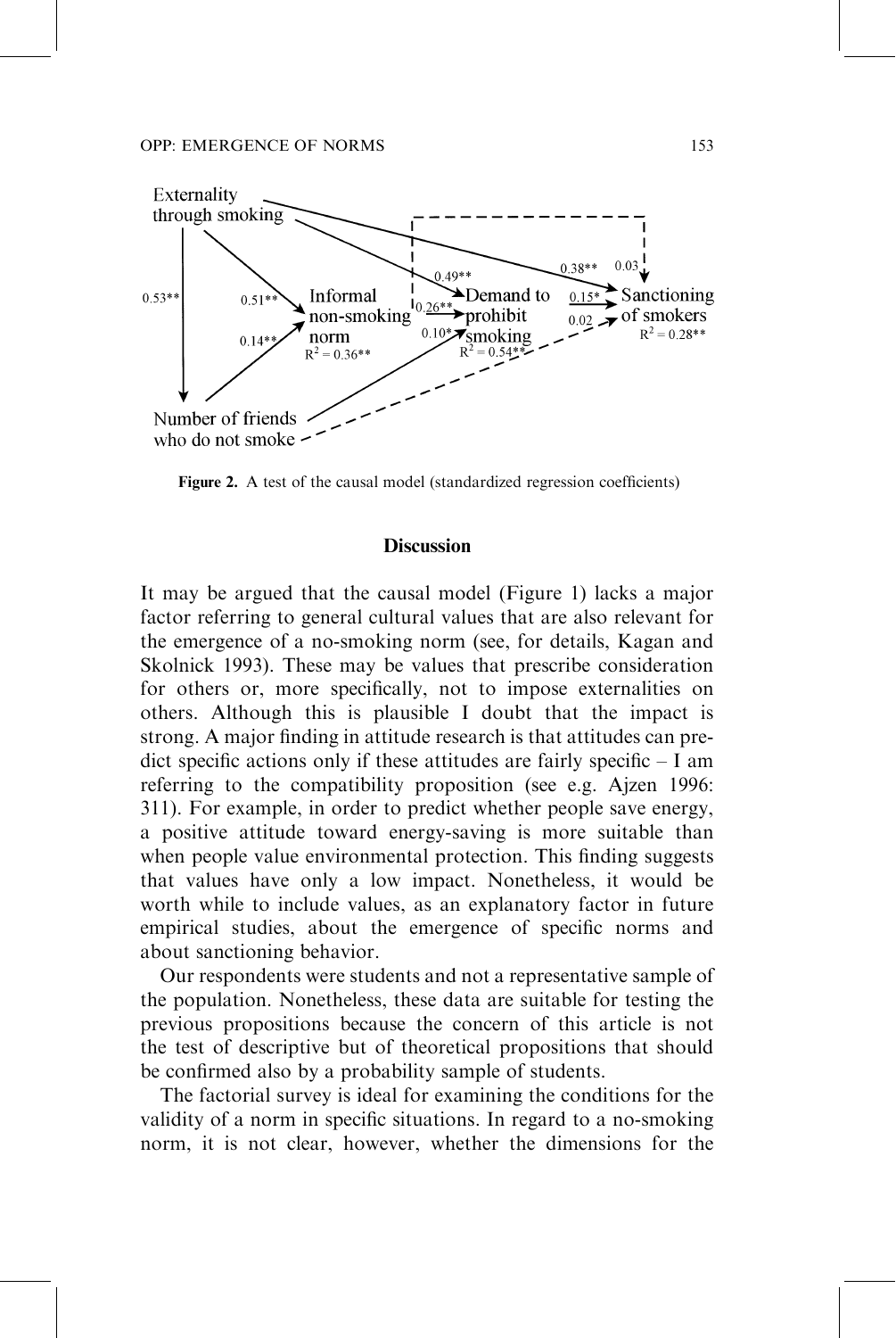validity of this norm hold in other situations as well. For example, when is it allowed to smoke at the workplace, at train stations or in hospitals? Further research is needed to explore the conditions in more detail. A discussion of the advantages and disadvantages of the factorial survey in comparison to other methods is needed as well

So far there is little comparative theory or research about the conditions under which norms originate by human design and spontaneously. A complete explanation of a norm is given only if it is shown why a norm has emerged spontaneously and not by human design (or vice versa). Another major question that has to be addressed in this context is under which conditions social networks have what effects. Further theoretical enquiry is also necessary in regard to the various mechanisms that lead to the intentional creation of the spontaneous emergence of norms.

Although this article does not provide a theoretical model specifying in detail the process that leads to the evolution of a no-smoking norm, some ingredients of such a model could be based on the results of this study (see Figure 2). A trigger of this process could be some external event, such as media reports about health hazards of being exposed to smokers. The external event will change the values of the exogenous variable of the model i.e. the externality through smoking. This change would increase the homogeneity of social networks as well as the acceptance of an informal no-smoking norm. This, in turn, would lead to an increasing demand for a formal no-smoking rule and to increased sanctioning of smokers. Additional assumptions that are not yet in the model of Figure 2 refer to the effects of sanctioning on the acceptance of norms by those who were sanctioned and to incentives for politicians to enact formal rules on non-smoking. There may also be feedback effects that are not in the model: a law will probably strengthen informal rules. Other propositions are needed about the extent to which the initial situation matters for the evolution of a norm. For example, if the proportion of non-smokers is large the effects of the external event are probably different from a situation in which this proportion is small. A model of such a process could be based on historical data about the development of smoking regulations (Hilton 1993; Rabin and Sugarman 1993). A simulation would be useful too for modeling the aggregate effects of various distributions of values on the individual level.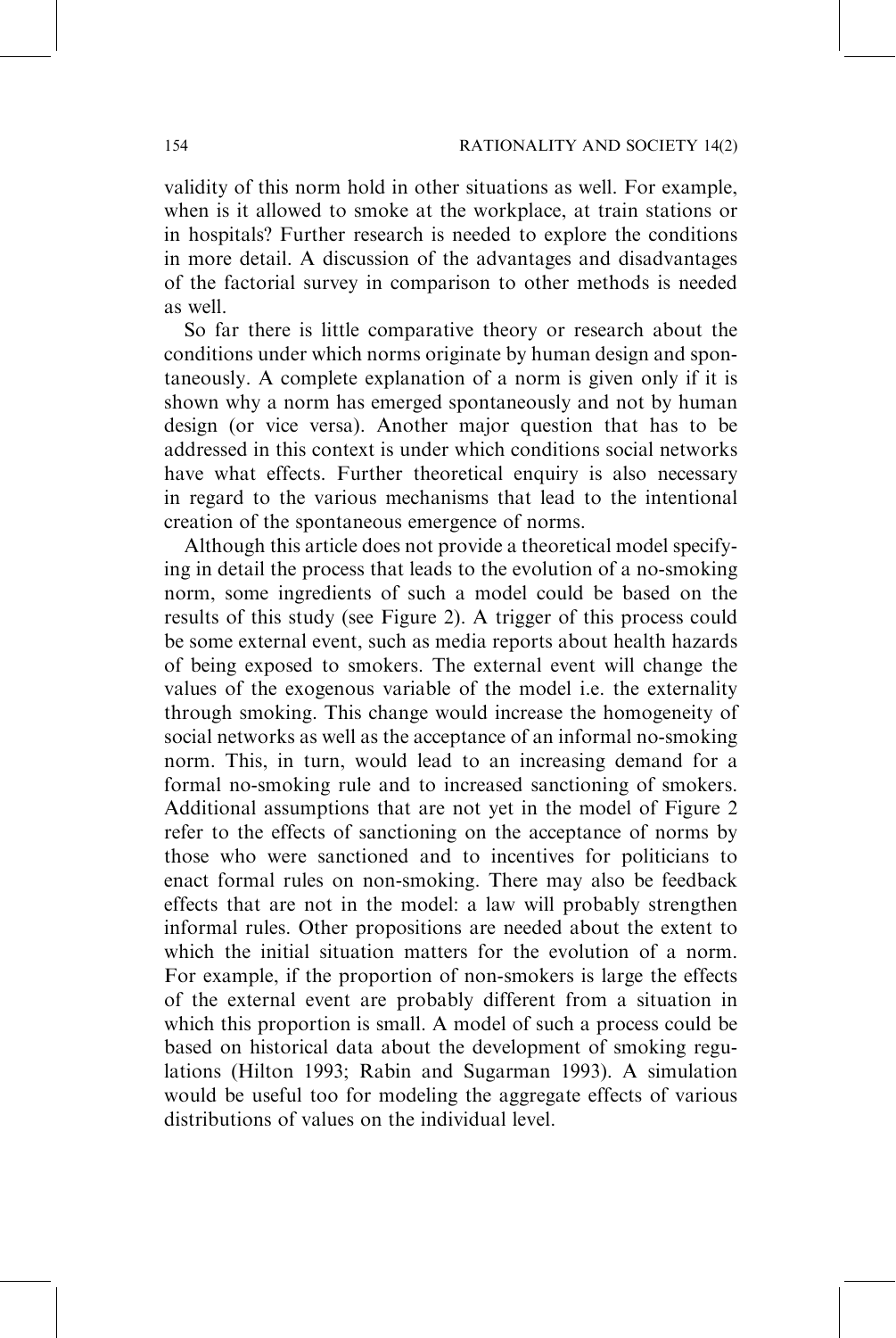#### **NOTES**

- 1. For a similar definition, see Homans (1974: 96). On the various meanings of 'norms' see e.g. Rommetveit (1954), Gibbs (1965), Williams (1968), and Crawford and Ostrom (1995). The concept of norm in this article includes formal as well as informal norms. A problem might be that propositions that explain norms may hold for one but not for the other type of norm. Whether this is the case can only be seen if the respective propositions are formulated and tested. Before this is done a wide definition seems theoretically fruitful because it allows the explanation of a wide class of phenomena.
- 2. Political science and public choice theory, in particular, the new institutional economics, and the sociology of law address this type of norm emergence.
- 3. See Coleman  $(1990: 270-3)$ . Heckathorn  $(1989)$ . Oliver  $(1980)$ . and Yamagishi  $(1986).$
- 4. An externality is given if the behavior of actors causes costs (negative externalities) or benefits (positive externalities) to other actors.
- 5. See, in particular, Demsetz (1967). See also Coleman (1990: Chs. 10 and 11), Eggertsson (1990), and Opp (1990).
- 6. See e.g. Coleman (1990: Ch. 11), Ellickson (1991), Opp (2001), and Taylor (1996).
- 7. 'Acceptance' and 'internalization' are regarded as a continuum ranging from simple approval of a norm (such as a traffic rule) to a strong commitment to a norm, when conformity or deviance elicit intrinsic internal rewards (a good conscience or pride) or punishments (a bad conscience, shame or guilt feelings).
- 8. This type of norm emergence is dealt with in the work of Friedrich A. Hayek. For a discussion, see Vanberg (1994). See also Axelrod (1986), Horne (2001), and Opp (1982, 1990). For a further discussion of various processes of the spontaneous emergence of norms, see Knight (1992) and Knight and Sened (1995).
- 9. This theoretical argument is consistent with the theory of attitude formation developed by Martin Fishbein and Icek Ajzen. For a summary, see Ajzen (1996).
- 10. There is a public goods aspect in the smoking example: a non-smoker who stops a smoker also provides benefits to non-smokers who stand next to him, i.e. he cannot exclude those 'free riders' from the benefits of being free of smoke. However, in many  $-$  perhaps in most  $-$  situations there is just a smoker and a non-smoker, and the smoker produces a private good for himself or herself.
- 11. See e.g. the stimulus proposition, as Homans (1974: 22–4) calls it. For a more detailed account of discrimination learning, see any textbook on the psychology of learning e.g. Schwartz and Reisberg (1991: Ch. 6).
- 12. For non-smokers, the mean of a given sanctioning item differs significantly (at the  $0.0001$  level) from value 1 (which is the code for not sanctioning).
- 13. This method has been developed by Peter Rossi (see Rossi 1979; Rossi and Anderson 1982). For application of the factorial survey for measuring norms, see Jasso and Opp (1997), Opp (2001), and Beck and Opp (2001).
- 14. The dependent variable has a value range from  $-3$  to  $+3$ , without a zero point. It could be argued that this is not an interval scale because, due to the missing zero point, the difference between  $-1$  and  $+1$  is not equal to the differences between the other adjacent pairs of values. We examined whether different results obtain when the scale is recoded. I constructed a new scale with a value range from 0 to 5 where  $-3/-2/-1/1/2/3$  are transformed to  $0/1/2/3/4/5$ . Regression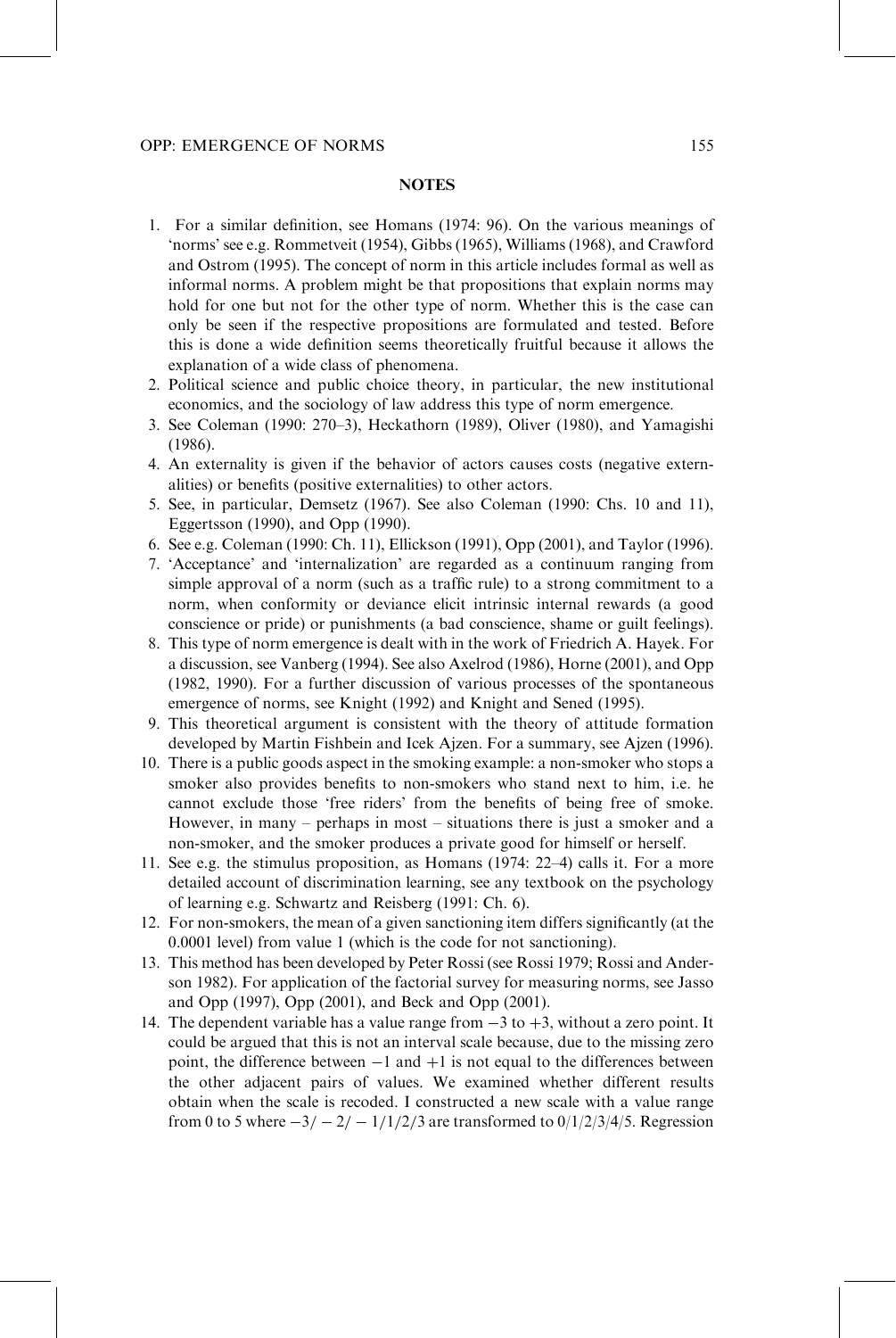analyses with these two scales showed differences only behind the second place after the comma. In the following analyses we use the original scale.

- 15. For the analyses presented in Tables 5 and 6, missing values were replaced by the means of the items if the number of missing values was not greater than 5%. This procedure is useful in making sure that differences in multivariate analyses are not due to different numbers of cases
- 16. A factor analysis (unweighted least squares, varimax rotation) with these items yielded one factor with an explained variance of 36.5%. The reliability (alpha) of the scale is 0.69.

#### **REFERENCES**

- Ajzen, Icek. 1996. 'The Social Psychology of Decision Making.' In Social Psychology. Handbook of Basic Principles, eds. E. T. Higgins and A. W. Kruglanski, pp. 297-325. New York and London: Guilford Press.
- Axelrod, Robert. 1986. 'An Evolutionary Approach to Norms.' American Political Science Review 80: 1095-111.
- Beck, Michael and Karl-Dieter Opp. 2001. 'Der faktorielle Survey und die Messung von Normen.' Kölner Zeitschrift für Soziologie und Sozialpsychologie 53: 283–306.
- Coleman, James S. 1990. Foundations of Social Theory. Cambridge, MA, and London: Belknap Press of Harvard University Press.
- Crawford, Sue E. S., and Elinor Ostrom. 1995. 'A Grammar of Institutions.' American Political Science Review 89: 582-600.
- Demsetz, H. 1967. 'Toward a Theory of Property Rights.' American Economic Review  $57:347 - 59.$
- Eggertsson, Thráinn. 1990. Economic Behavior and Institutions. Cambridge: Cambridge University Press.
- Ellickson, Robert C. 1991. Order without Law. How Neighbors Settle Disputes. Cambridge, MA: Harvard University Press.
- Gibbs, Jack P. 1965. 'Norms: The Problem of Definition and Classification.' American Journal of Sociology 70: 586-94.
- Hardin, Russell. 1982. Collective Action. Baltimore and London: Johns Hopkins University Press.
- Heckathorn, Douglas. 1989. 'Collective Action and the Second-Order Free-Rider Problem.' Rationality and Society 1: 78-100.
- Heckathorn, Douglas. 1991. 'Extensions of the Prisoner's Dilemma Paradigm: The Altruist's Dilemma and Group Solidarity.' Sociological Theory 9: 34-52.
- Hilton, Matthew. 2000. Smoking in British Popular Culture. 1800-2000. Manchester and New York: Manchester University Press.
- Homans, George C. 1974. Social Behavior. Its Elementary Forms. New York: Harcourt. Brace & World.
- Horne, Christine. 2001. 'Sociological Perspectives on the Emergence of Norms.' In Social Norms, eds. Michael Hechter and Karl-Dieter Opp, pp. 3-34. New York City: Russell Sage Foundation.
- Jasso, Guillermina and Karl-Dieter Opp. 1997. 'Probing the Character of Norms: A Factorial Survey Analysis of the Norms of Political Action.' American Sociological Review 62: 947-64.
- Kagan, Robert A. and Jerome H. Skolnick. 1993. 'Banning Smoking: Compliance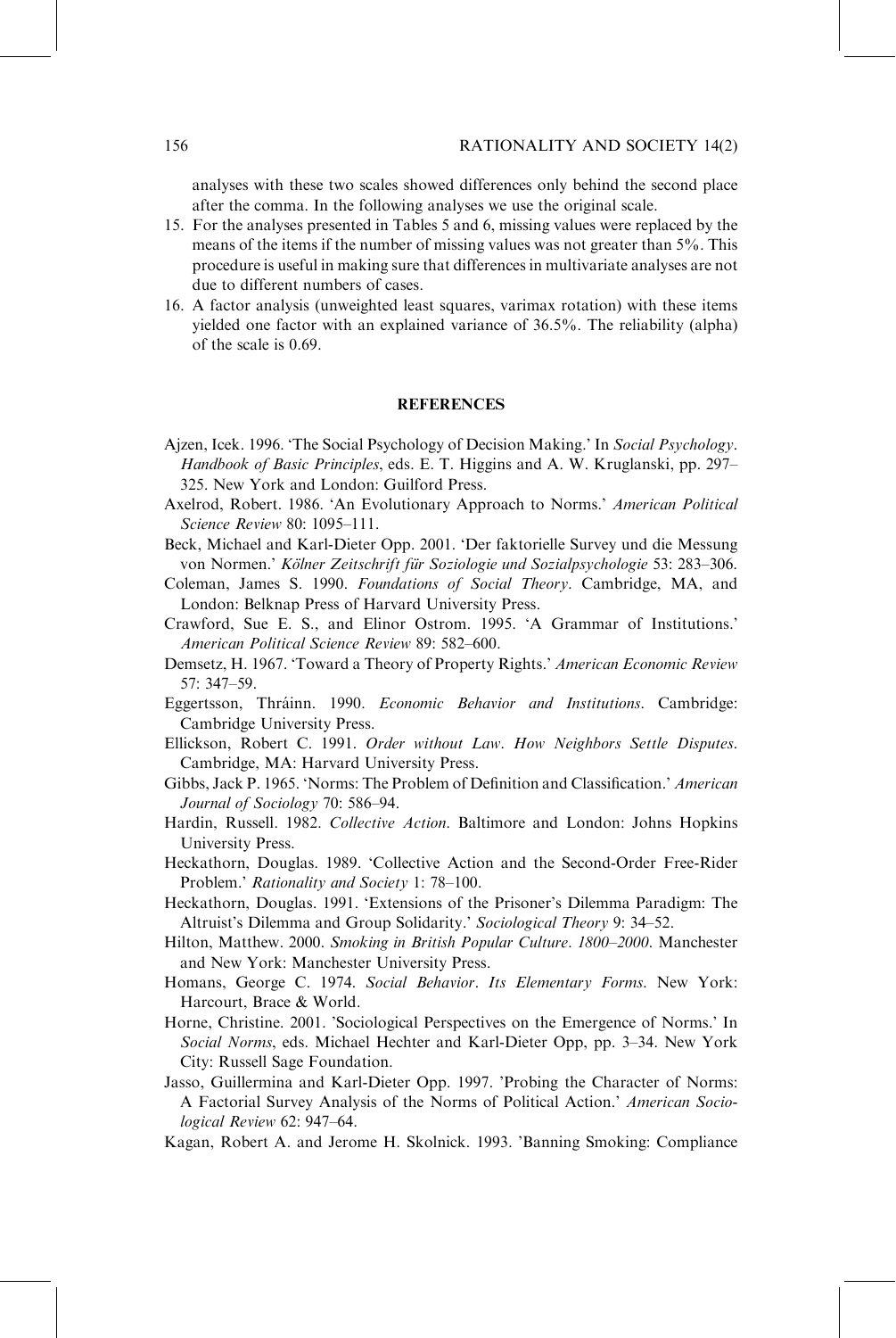Without Enforcement.' In Smoking Policy: Law, Politics, and Culture, eds. Robert L. Rabin and Stephen D. Sugarman, pp. 69–94. New York: Oxford University Press.

- Knight, Jack. 1992. Institutions and Social Conflict. Cambridge: Cambridge University Press.
- Knight, Jack and Itai Sened (eds.). 1995. Explaining Social Institutions. Ann Arbor, MI: University of Michigan Press.
- Oliver, Pamela. 1980. 'Rewards and Punishments as Selective Incentives for Collective Action.' American Journal of Sociology 85: 1356-75.
- Olson, Mancur. 1965. The Logic of Collective Action. Cambridge, MA: Harvard University Press.
- Opp, Karl-Dieter. 1982. 'The Evolutionary Emergence of Norms.' British Journal of Social Psychology 21: 139-49.
- Opp, Karl-Dieter. 1990. 'The Attenuation of Customs.' In Social Institutions. Their Emergence, Maintenance, and Effects, eds. Michael Hechter, Karl-Dieter Opp, and Reinhard Wippler, pp. 119-39. New York: Aldine de Gruyter.
- Opp, Karl-Dieter. 2001. 'Social Networks and the Emergence of Protest Norms: Some Hypotheses and an Empirical Test.' In Social Norms, eds. Michael Hechter and Karl-Dieter Opp, pp. 234–73. New York: Russell Sage Foundation.
- Rabin, Robert L. and Stephen D. Sugarman (eds.). 1993. Smoking Policy: Law, Politics, and Culture. New York: Oxford University Press.
- Rommetveit, Ragnar. 1954. Social Norms and Roles. Oslo: Universitetsforlaget.
- Rossi, Peter H. 1979. 'Vignette Analysis: Uncovering the Normative Structure of Complex Judgments.' In Qualitative and Quantitative Social Research. Papers in Honor of Paul F. Lazarsfeld, eds. Robert K. Merton, James S. Coleman, and Peter H. Rossi, pp. 176–85. New York: Free Press.
- Rossi, Peter H. and Andy B. Anderson. 1982. 'The Factorial Survey Design. An Introduction.' In Measuring Social Judgments. The Factorial Survey Approach, eds. Peter H. Rossi and Steven L. Nock, pp. 15-67. Beverly Hills, CA: Sage.
- Sandler, Todd. 1992. Collective Action. Theory and Applications. Ann Arbor, MI: Michigan University Press.
- Schwartz, Barry and Daniel Reisberg. 1991. Learning and Memory. New York: W. W. Norton and Company.
- Taylor, Michael. 1996. 'When Rationality Fails.' In Pathologies of Rational Choice Theory. Economic Models of Politics Reconsidered, ed. Jeffrey Friedman, pp. 223–34. New Haven, CT and London: Yale University Press.
- Vanberg, Viktor J. 1994. Rules and Choice in Economics. London: Routledge.
- Williams, Robin M. 1968. 'The Concept of Norms.' In International Encyclopedia of the Social Sciences, vol. 11, ed. David L. Sills, pp. 204-8. New York: Macmillan.
- Yamagishi, Toshio. 1986. 'The Provision of a Sanctioning System as a Public Good.' Journal of Personality and Social Psychology 51: 110-16.

KARL-DIETER OPP is Professor of Sociology at the University of Leipzig, Germany. His areas of interest include collective action and political protest, rational choice theory, and the emergence and effects of norms and institutions. He is author of The Rationality